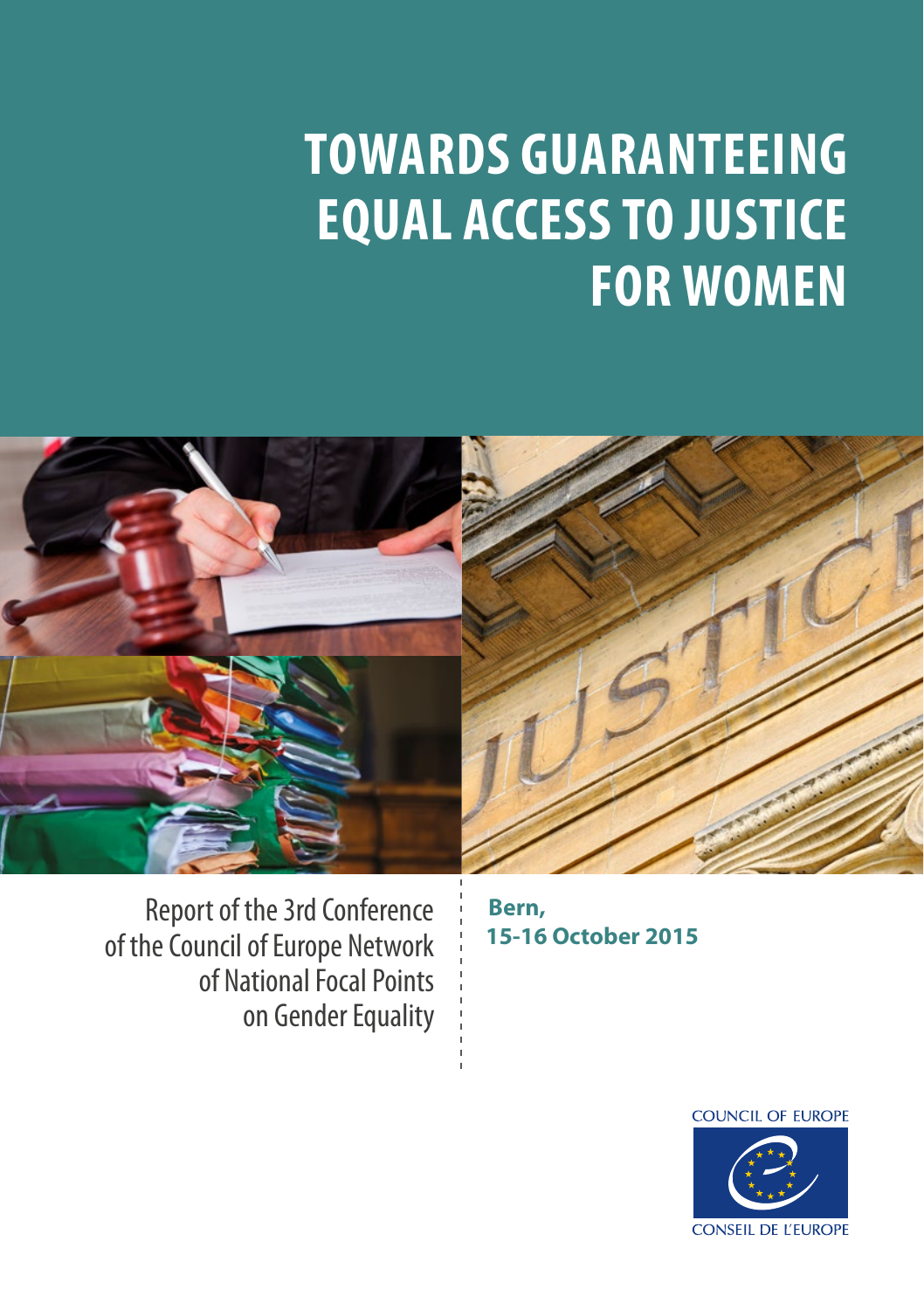# **TOWARDS GUARANTEEING EQUAL ACCESS TO JUSTICE FOR WOMEN**

Report of the 3rd Conference of the Council of Europe Network of National Focal Points on Gender Equality

**Bern, 15-16 October 2015**

Council of Europe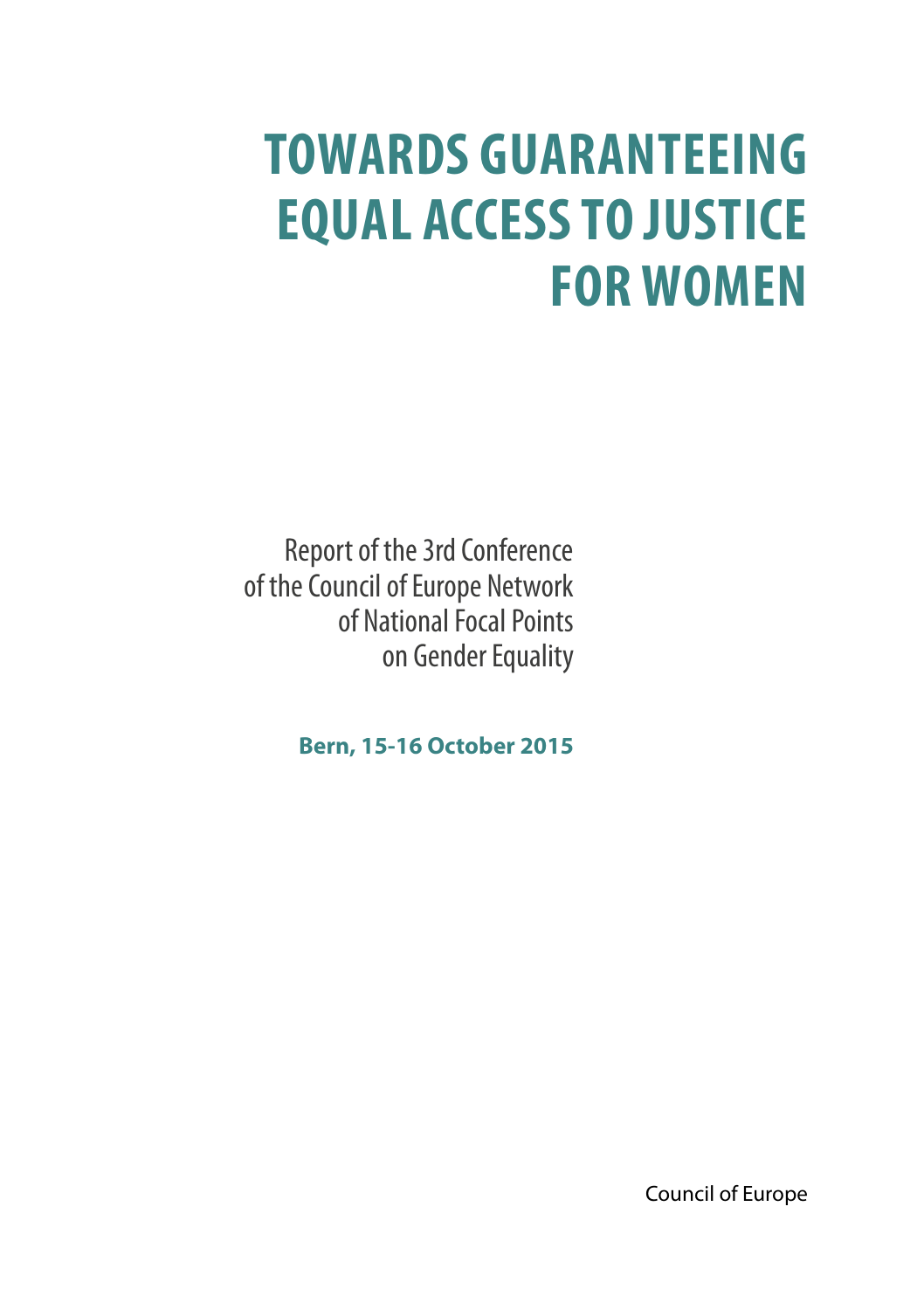*The opinions expressed in this work are the responsibility of the authors and do not necessarily reflect the official policy of the Council of Europe.* 

 $\frac{1}{1}$  $\frac{1}{1}$  $\frac{1}{1}$  $\mathbf{I}$ 

All requests concerning the reproduction or translation of all or part of this document should be addressed to the Directorate of Communication (F-67075 Strasbourg Cedex or publishing@coe.int). All other correspondence concerning this document should be addressed to the Directorate General of Democracy.

> Cover and layout: SPDP, Council of Europe

> > Photo: Shutterstock

© Council of Europe, September 2016 Printed at the Council of Europe Prepared on the basis of the report by Doina Ioana Străisteanu (General Rapporteur at the Conference and legal expert, Republic of Moldova).

Please see the [Council of Europe](http://www.coe.int/en/web/genderequality/home)  [Gender Equality website](http://www.coe.int/en/web/genderequality/home) to access all presentations made during the Conference.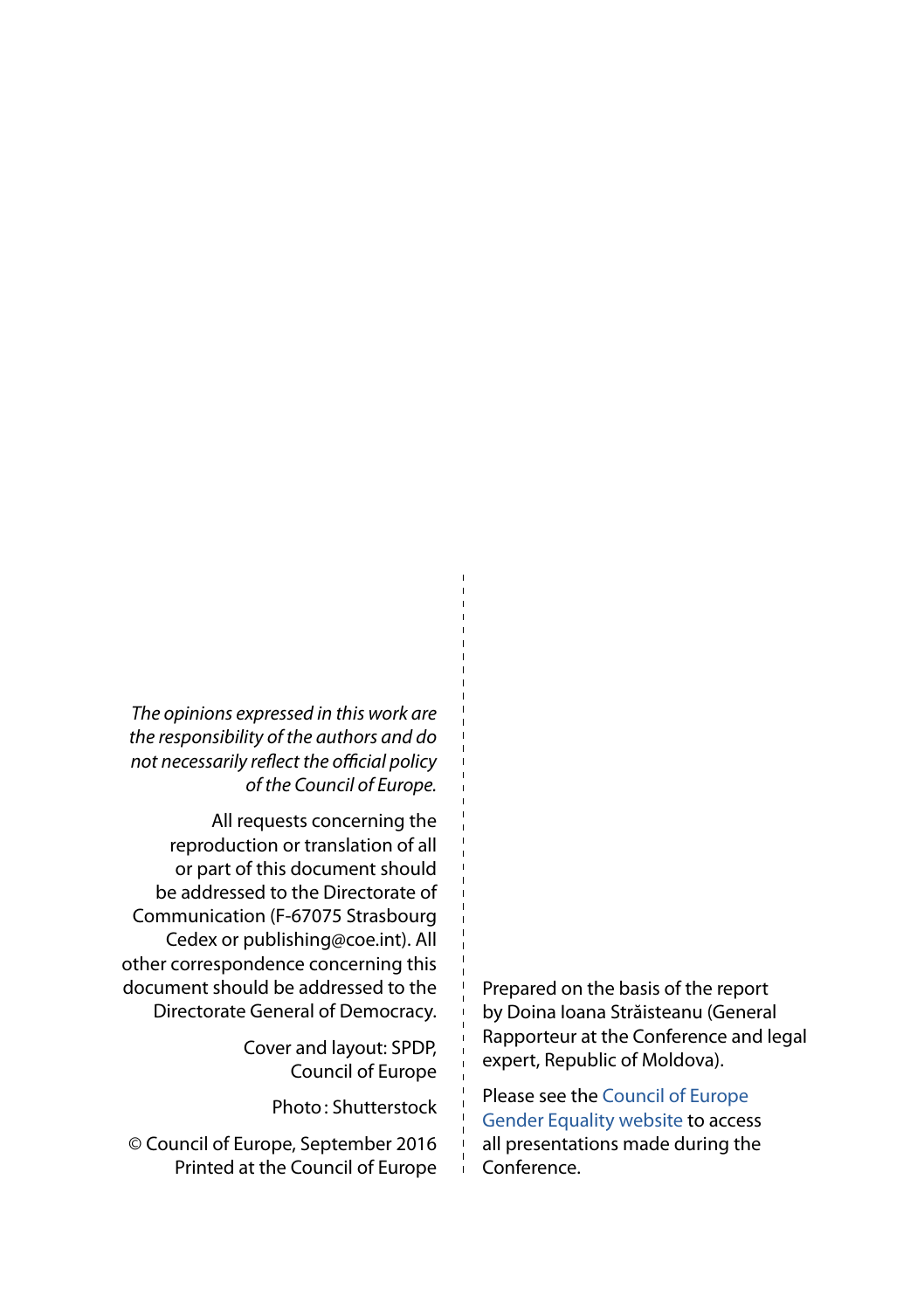# **Foreword**

**Water of the institutional access to justice is a complex social phenomenon that results from a series of inequalities at the legal, institutional, structural, socio-economic and cultural levels. Ensuring access to justic** phenomenon that results from a series of inequalities at the legal, access to justice implies providing women of all backgrounds with access to fair, affordable, accountable and effective remedies so that women and men can enjoy both equal rights and equal chances to assert them.

 $\blacksquare$  The quarantee of the right to access to justice is part of numerous instruments within the universal system for the protection of human rights and other relevant regional instruments. The obligation not to discriminate against women and to achieve *de facto* equality between women and men is an essential part of these rights. The [Committee on the Elimination of all forms of Discrimination](http://tbinternet.ohchr.org/Treaties/CEDAW/Shared%20Documents/1_Global/CEDAW_C_GC_33_7767_E.pdf) [against Women \(CEDAW\) adopted in 2015 a General recommendation on](http://tbinternet.ohchr.org/Treaties/CEDAW/Shared%20Documents/1_Global/CEDAW_C_GC_33_7767_E.pdf) women's access to justice<sup>1</sup>. This Recommendation stresses that the right to access justice is multidimensional. It provides for six interrelated and essential components which are necessary to ensure this right: justiciability, availability, accessibility, good quality, accountability of justice systems, and the provision of remedies for victims.

**EXECUTE:** [Guaranteeing equal access of women to justice](http://www.coe.int/en/web/genderequality/equal-access-of-women-to-justice) is one of the five priorities of the Council of Europe [Gender Equality Strategy 2014-2017.](http://www.coe.int/en/web/genderequality/gender-equality-strategy) The Bern Conference is the third in a series of three events on women's access to justice organised by the Gender Equality Commission of the Council of Europe.

**The [first event](http://www.coe.int/en/web/genderequality/paris-9-december-2013) (Paris, December 2013) focused on access to justice for** women victims of violence<sup>2</sup>. The event aimed to raise awareness about the particular barriers faced by women victims of violence to access justice, to discuss the challenges posed by such barriers, and to promote existing standards, including the Council of Europe Convention on preventing and combating violence against women and domestic violence CETS No. 210 (Istanbul Convention).

<sup>1.</sup> Committee on the Elimination of Discrimination against Women, General Recommendation No. 33 on women's access to justice, 23 July 2015.

<sup>2.</sup> See more on [www.coe.int/en/web/genderequality/paris-9-december-2013](http://www.coe.int/en/web/genderequality/paris-9-december-2013).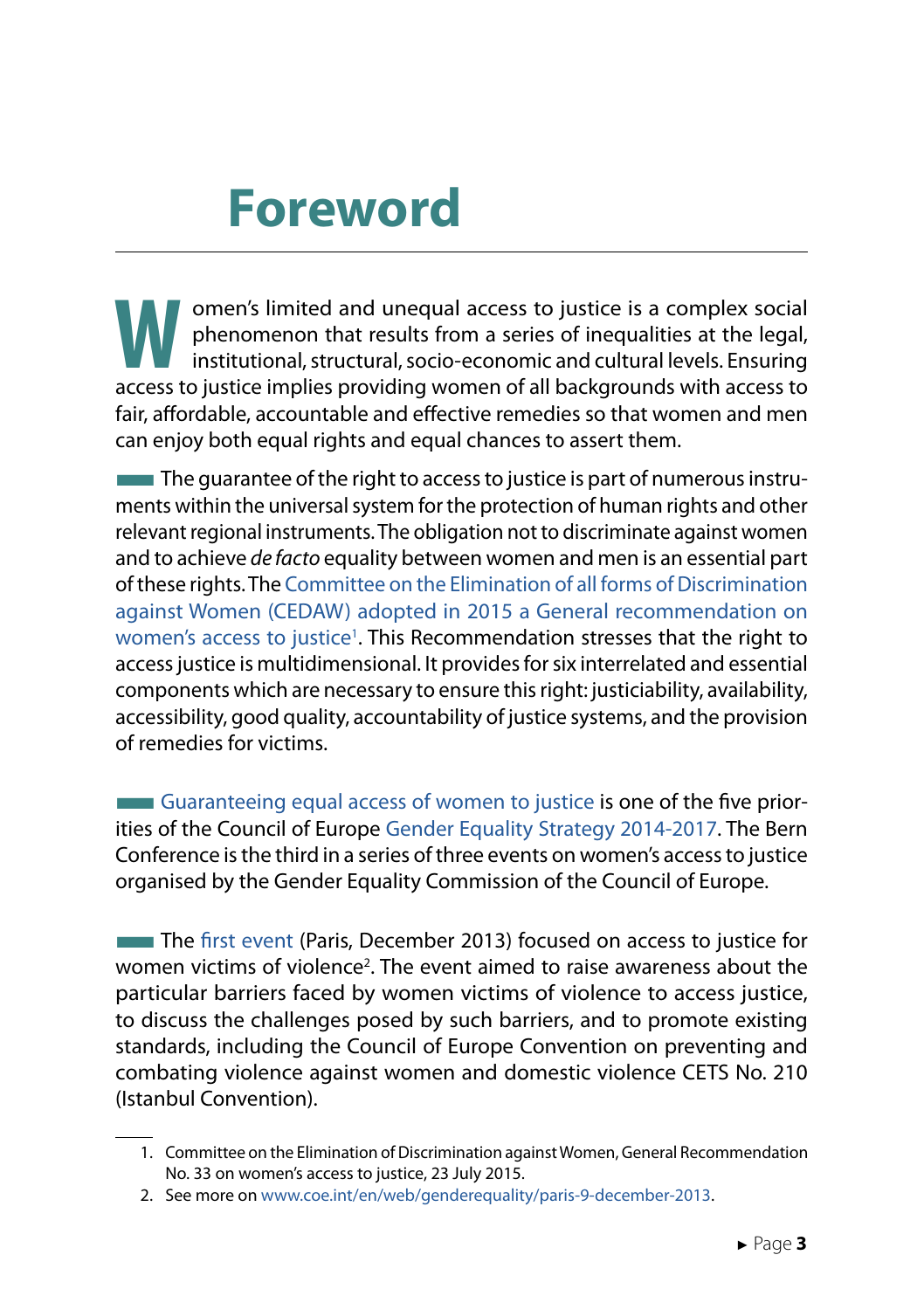**The [second event,](http://www.coe.int/en/web/genderequality/paris-26-27-juin-2014) (Paris, June 2014) focused on existing regional and** international standards and initiatives regarding research and data collection in the field of women's equal access to justice, including but not limited to women victims of violence<sup>3</sup>.

The [third event](http://www.coe.int/en/web/genderequality/towards-guaranteeing-equal-access-of-women-to-justice) (Bern, October 2015) took into account previous findings and results and focused on the measures needed to address persistent barriers to women's equal access to justice, including through the work of member states, international and regional organisations, as well as non-governmental organisations. It also launched two new publications of the Council of Europe: a [Compilation of good practices to reduce existing obstacles and facilitate](https://rm.coe.int/CoERMPublicCommonSearchServices/sso/SSODisplayDCTMContent?documentId=0900001680597b12) [women's access to justice](https://rm.coe.int/CoERMPublicCommonSearchServices/sso/SSODisplayDCTMContent?documentId=0900001680597b12) (2015) and a report on [Equal access to justice in the](https://rm.coe.int/CoERMPublicCommonSearchServices/sso/SSODisplayDCTMContent?documentId=0900001680597b16) [case law on violence against women before the European Court of Human](https://rm.coe.int/CoERMPublicCommonSearchServices/sso/SSODisplayDCTMContent?documentId=0900001680597b16) [Rights](https://rm.coe.int/CoERMPublicCommonSearchServices/sso/SSODisplayDCTMContent?documentId=0900001680597b16) (2015), prepared by the European Court of Human Rights (ECtHR).

**The Industry April 2015, the Council of Europe Parliamentary Assembly adopted** [Resolution 2054 \(2015\) on Equality and non-discrimination in the access](http://assembly.coe.int/nw/xml/XRef/Xref-DocDetails-EN.asp?fileid=21753&lang=EN&search=UmVzb2x1dGlvbiAyMDU0ICgyMDE1) [to justice,](http://assembly.coe.int/nw/xml/XRef/Xref-DocDetails-EN.asp?fileid=21753&lang=EN&search=UmVzb2x1dGlvbiAyMDU0ICgyMDE1) calling on Council of Europe member states to take measures to improve women's access to justice.

**The Council of Europe's work and activities in this area have highlighted** the barriers that prevent women from having equal access to justice. Many of them stem from persistent inequalities between women and men, gender bias and stereotypes. This work has also identified a number of good practices in the member states to address and redress this unequal access. Justice systems need to be at the forefront of guaranteeing and respecting gender equality and therefore it is of the utmost importance that all those involved in justice systems actively strive to include a gender equality perspective in their work.

**THE Removing obstacles faced by women not only facilitates greater acces**sibility, but is also an essential step towards achieving substantive gender equality. The Council of Europe Gender Equality Commission remains committed to improving women's access to justice in Europe and will continue working with all relevant partners and actors to achieve this goal.

#### **Sergiy Kyslytsya Chairperson of the Gender Equality Commission of the Council of Europe**

<sup>3.</sup> See more on [www.coe.int/en/web/genderequality/paris-9-december-2013](http://www.coe.int/en/web/genderequality/paris-9-december-2013).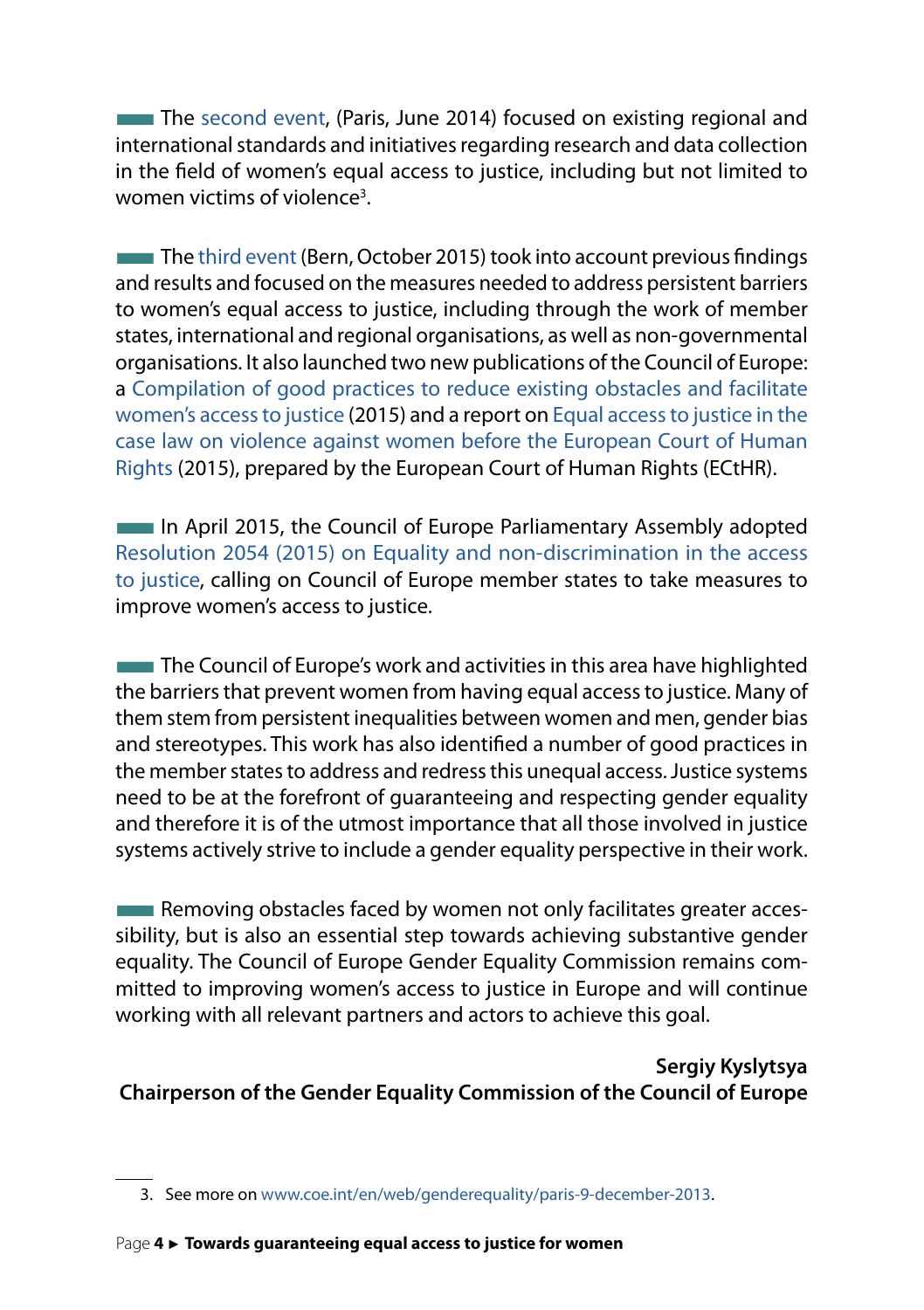# **Introduction**

**E** qual access to justice for women is a central gender equality issue. Indeed,<br>Lossides being confronted by structural gender inequalities and violence besides being confronted by structural gender inequalities and violence in most areas of life, women also experience specific barriers and discrimination when seeking redress in the justice system. The justice system, which should be the guardian of fairness and human rights, very often replicates the stereotypes and obstacles present in society as a whole. As in all other areas, groups of women in vulnerable situations are confronted with greater obstacles in accessing justice. In order to secure substantive equality across all fields of human life, it is paramount to ensure equal access to justice for all women.

While gender-based discrimination is not a new phenomenon, in recent years, women have also been disproportionally affected by austerity measures, budget cuts, strict migration laws, as well as by narrowly focused equality provisions which exclude particular fields of human activity in some countries. In this context, the Bern Conference recalled that equal access to justice for women should have at its basis the following four 'A's: adequacy, adaptability, availability and accessibility for all, as developed by CEDAW and the European Court of Human Rights in the case of Airey v. Ireland (1979). These factors and other inequalities impact on women's capacity to access justice and, more generally, on the realisation of gender equality.

**Women may be in a particularly vulnerable situation with regards to their** health, employment situation, ethnicity, culture and/or other aspects. They may be unable to take action for lack of knowledge, literacy, resources, existing stereotypes or other factors. Women and men in such situations often do not have the authority and power necessary to defend their rights. A justice system that fails to understand such vulnerability will exclude those who need it most.

" *Equal access to justice is a fundamental component of equality between women and men but, in practice, very few women use their right to go to court for fear of being exposed or dismissed.* 

Alain Berset, Head of the Swiss Federal Department of Home Affairs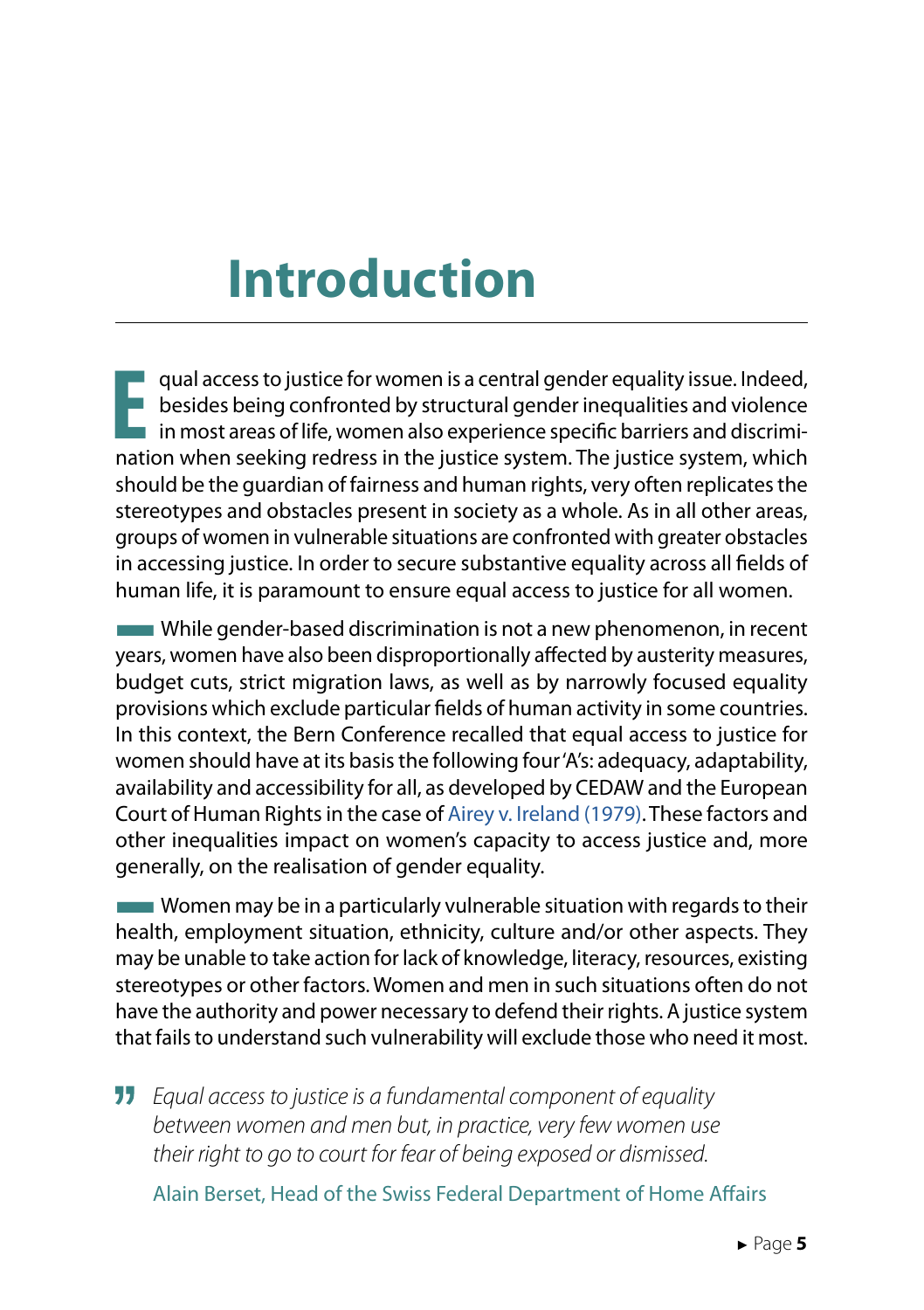**EXECUTE:** Another important barrier that women face is a lack of trust in justice, because of existing bias in the justice system and because, historically, the defence of women's human rights has not been a priority. A justice system that treats women's rights and needs inadequately, including women from particular social groups (women survivors of violence, lesbian/bisexual/ transgender women, migrant women, women with disabilities, or women in prison, to mention only a few examples) fails to fulfil its role in a democratic society, including the provision of reparation and redress.

■Improving women's access to justice is a complex process as many causes and actors need to be addressed and involved, respectively. This includes addressing the role of different stakeholders, namely the police, social services, civil society organisations and the justice system itself. It also requires looking at the social context within which justice operates in terms of policy, legislation and social constructions, notably addressing harmful gender-based discrimination, violence and stereotypes.

*II* I see five focus areas for further work: implement existing *standards; train and increase the awareness of the justice system about women' rights and needs; tackle the lack of data disaggregated by sex; share good practices; and engage and work together with men to change mentalities and attitudes*

Snežana Samardžić-Marković, Director General of Democracy, Council of Europe

#### Raise awareness about the difficulties and barriers to women's equal access to justice

**Women's access to justice and shortcomings in this regard, are not well** researched and documented. The phenomenon must be measured, in order to better assess the effectiveness of the justice system from a women's rights perspective. This will also help to inform policies and programmes, to monitor and evaluate the results and the progress achieved, as well as compliance with existing standards. In addition, having a clear picture of the situation will be a catalyst for change and increase accountability. Demand for increased data collection and knowledge building on women's access to justice stems from a number of international organisations, including: UN agencies, especially UN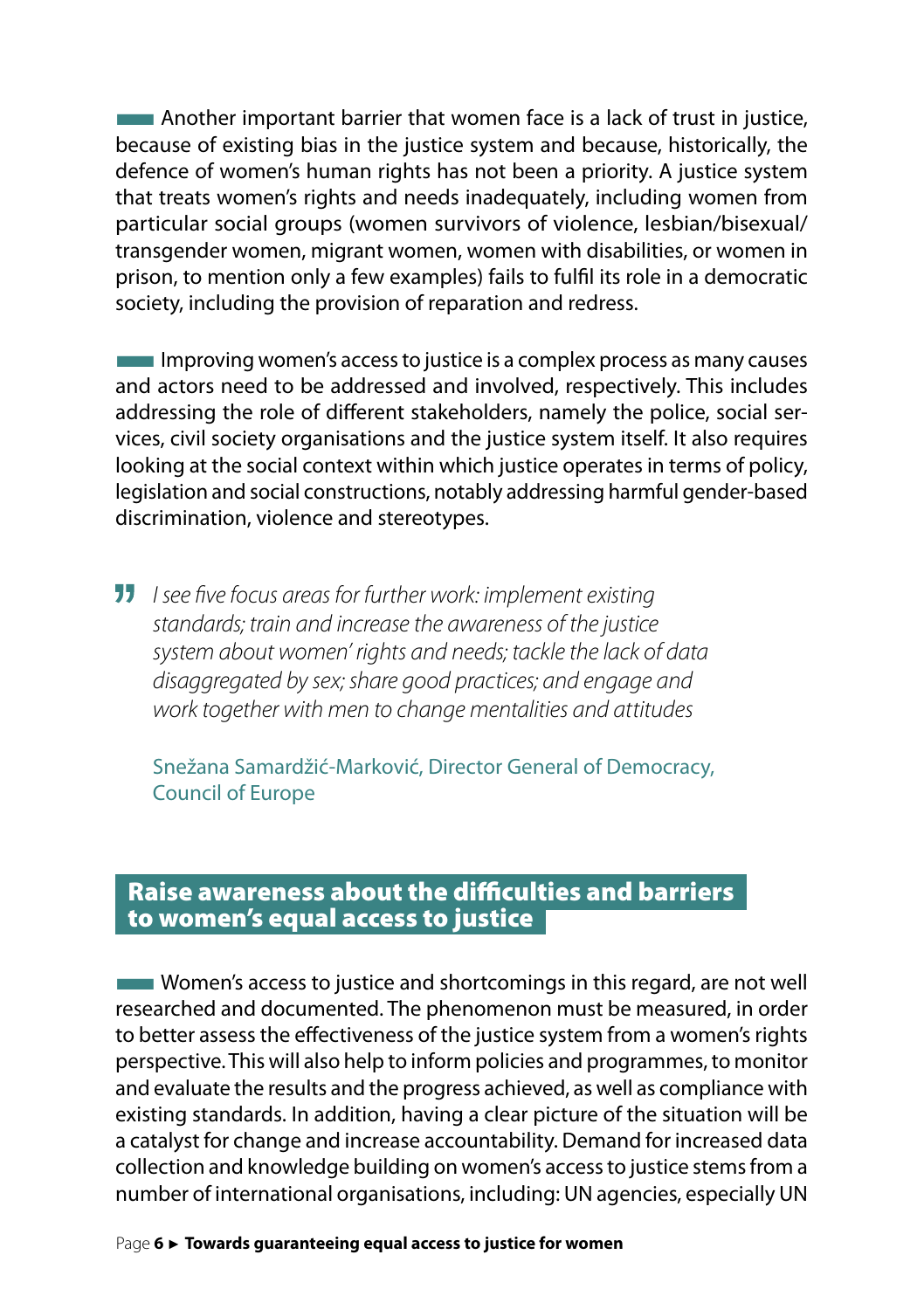Women<sup>4</sup> and the UN Economic Commission for Europe<sup>5</sup>, the World Bank<sup>6</sup> and the Council of Europe7 . CEDAW's General Recommendation No. 33 on women's access to justice also calls for the adoption of indicators and data collection to improve the quality and accountability of justice systems.

**EXTEM** UN Women and the Council of Europe have developed a framework for measuring women's access to justice, which governments and other stakeholders can use in order to have a better understanding of existing gaps in equal protection from the law. The proposed indicators relate to aspects of access to justice that, while measurable and easy to understand, capture the specificity of women's experience of the justice system. These include requiring data to be disaggregated by sex (as well as by age, residence and other characteristics, as relevant and feasible), the geographic and economic accessibility of courts (including issues related to childcare, for example). In addition, the existence of in-service gender equality training for legal and justice professionals and the need to rely on both objective and subjective data sources for measuring women's access to justice are relevant indicators to measure women's access to justice.

*The use of indicators will lead to a better understanding of Women's experience in accessing justice and help tracking compliance with international standards and recommendations, such as the CEDAW's General Recommendation No. 33 on women's access to justice* 

Teresa Marchiori, Consultant, UN Women

 $\blacksquare$  Data collection through police statistics is an important aspect of knowledge building in relation to gender-based discrimination and violence and to the ways these phenomena are addressed by the justice system. Data should allow for a comprehensive analysis of various variables characterising the victim, the perpetrator, the relationship between them, their age, and the context

- 4. [Progress of the World's Women: In Pursuit of Justice, UN Women 2011](http://www.unwomen.org/~/media/headquarters/attachments/sections/library/publications/2011/progressoftheworldswomen-2011-en.pdf); [Informal Justice](http://www.undp.org/content/dam/undp/library/Democratic%20Governance/Access%20to%20Justice%20and%20Rule%20of%20Law/Informal-Justice-Systems-Charting-a-Course-for-Human-Rights-Based-Engagement.pdf) [Systems - Charting a Course for Human Rights-Based Engagement,](http://www.undp.org/content/dam/undp/library/Democratic%20Governance/Access%20to%20Justice%20and%20Rule%20of%20Law/Informal-Justice-Systems-Charting-a-Course-for-Human-Rights-Based-Engagement.pdf) UN Women, UNICEF and UNDP, 2012.
- 5. [Beijing+20 Regional Review Meeting, Regional review of progress: regional synthesis](http://www.unece.org:8080/fileadmin/DAM/Gender/documents/Beijing%2B15/ECE.AC.28.2014.3.E.pdf), ECE/ AC.28/2014/3, 2014.
- 6. World Bank, [World Development Report](https://siteresources.worldbank.org/INTWDR2012/Resources/7778105-1299699968583/7786210-1315936222006/Complete-Report.pdf), Gender Equality and Development, 2012.
- 7. [Istanbul Convention](http://www.coe.int/en/web/istanbul-convention/home); [Council of Europe Gender Equality Strategy 2014-2017](hhttp://www.coe.int/en/web/genderequality/gender-equality-strategy)[, Analytical](https://rm.coe.int/CoERMPublicCommonSearchServices/sso/SSODisplayDCTMContent?documentId=09000016805915e9) [study on the 4th round of monitoring of Committee of Minister Recommendation \(2002\)5](https://rm.coe.int/CoERMPublicCommonSearchServices/sso/SSODisplayDCTMContent?documentId=09000016805915e9) [on the protection of women against violence,](https://rm.coe.int/CoERMPublicCommonSearchServices/sso/SSODisplayDCTMContent?documentId=09000016805915e9) 2014; Paper: Ensuring data collection and research on domestic violence and violence against women: Article 11 of the Istanbul Convention (forthcoming, Council of Europe, 2016).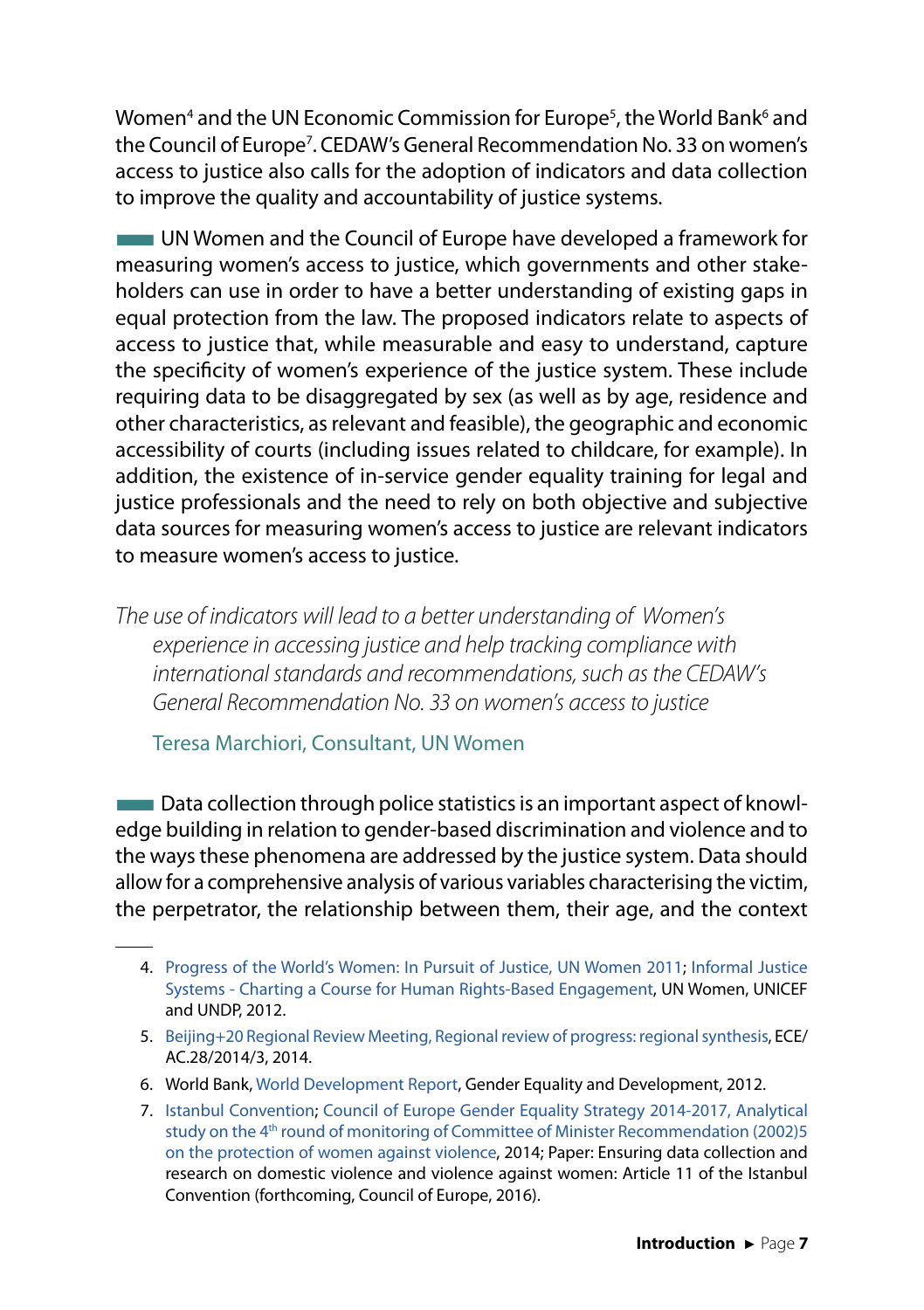of the aggression among many others aspect. For example in Portugal since November 2014, national criminal justice statistics on domestic violence are regularly collected and made available on the website of the Ministry of Justice. Such data are age- and sex-disaggregated for the victim and the perpetrator, their relationship is specified, as well as other relevant variables (such as the place and hour of the crime, if children were present and if the perpetrator used any kind of weapon).

Improving the knowledge of the general public and of private actors about the causes and consequences of gender-based discrimination is a preventive measure, but it can also encourage victims to claim their rights. Being aware of similar cases and acquiring a better knowledge about the justice system and existing rights will put women and men confronted by discrimination in a better position to go to court. For instance, in Switzerland, three databases have been created to make court judgments more accessible not only to legal experts and law professionals but also to the general public, so that they can learn about court decisions regarding gender-based discrimination claims. This publicity also aims to encourage private companies to take proactive preventive measures against discrimination internally.

*If we want our authorities to act on this issue, we need to show them two things: that it is a real problem and the statistics prove it, and that it costs money. It is extremely important to be aware that inequality costs a lot. Doing nothing about it costs money*

Sylvie Durrer, Director of the Swiss Federal Office for Gender Equality

**The training of legal professionals can also greatly improve women's** access to justice. In 2009, the Argentinian Supreme Court created a Women's Office in order to provide training on women's human rights, and contribute to the achievement of substantial gender equality. The establishment of the Office follows recommendations for the implementation of the Belem do Pará Convention<sup>8</sup> and the UN Convention on the Elimination of all forms of Discrimination against Women (CEDAW), which clearly state the need for gender-sensitive training of judicial and law enforcement officers and other public officials. Thus, the institution seeks to incorporate a gender equality perspective into both the activities of the justice service as well as in the interpersonal relationships of those working there. The involvement of judges in the design of this training tool represents a significant change in the profession.

<sup>8.</sup> [Inter-American Convention on the Prevention, Punishment, and Eradication of Violence](http://www.oas.org/juridico/english/treaties/a-61.html) [against Women,](http://www.oas.org/juridico/english/treaties/a-61.html) "Convention of Belém do Pará".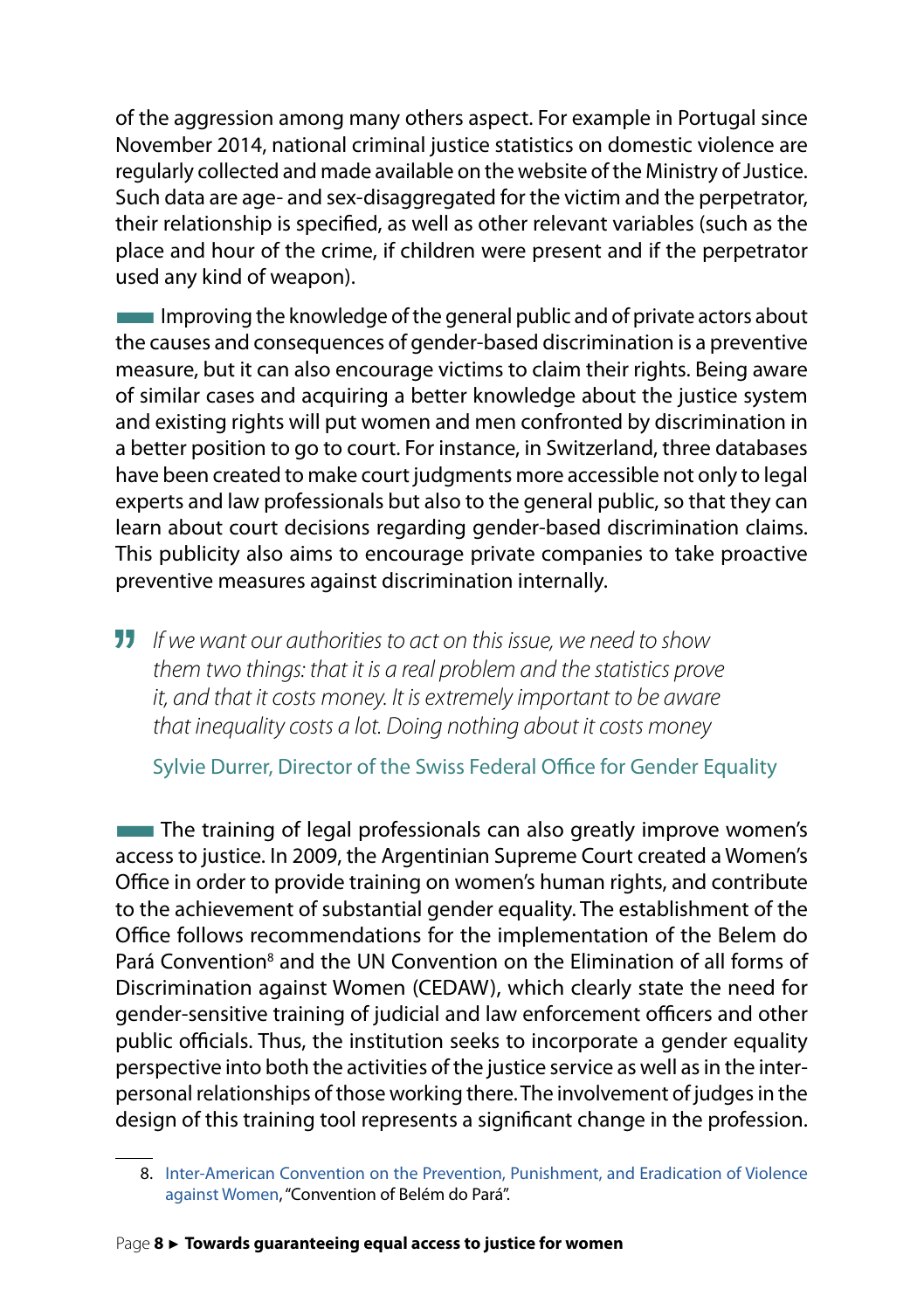The Women's Office of the Argentinian Supreme Court considers that only through successfully modifying the behaviour of those who administer justice, will the responses of the judicial system change.

**The Women's Office has developed a training tool called "Protocol for** workshops on justice with a gender equality perspective", which uses theory as a trigger for a self-examination process that helps make visible the patriarchal bias that need to be addressed. The Protocol's theoretical content provides an accessible approach to gender equality issues through for example the fundamental concepts of gender, patriarchy, and gender stereotypes. It explains the constitutional basis of the right to equality, including concepts like equality, non-discrimination and positive measures.

**The Supreme Court of Argentina uses a system of training of trainers** to replicate the workshops and multiply the number of final beneficiaries. Trainers-to-be are involved on a voluntary basis and are all working in the judiciary as judges, senior officers or employees. The training is conducted on the basis of ready to use templates available to professionals all over the country through a computer programme. Currently, the training tool is used in six other Latin American countries and is increasingly being recognised at international level.

#### Ensure comprehensive gender equality legislation and the elimination of barriers to women's access to justice

The lack of comprehensive provisions to protect women from discrimination is a significant barrier to women's equal access to justice. In many countries, equality laws are either limited to particular fields of human activity (employment, education, access to goods and services) or they lack effective remedies. The absence of provisions banning discrimination in the private sphere in some countries, like tenancy, for example, is a major gap in the right to equal protection by law.

**IFF 2014, in an effort to complement its gender equality legislation, Belgium** included sexism as a prohibited form of sex discrimination, after a national study showed that 55% of women in Belgium had experienced offensive sexist stereotyping in public spaces. In the new and pioneering legislation, sexism is defined to be "any gesture or act, (…) that is clearly aimed at expressing contempt towards a person, based on his or her sex, or, for the same reason, to consider that person as inferior or essentially reduced to his or her sexual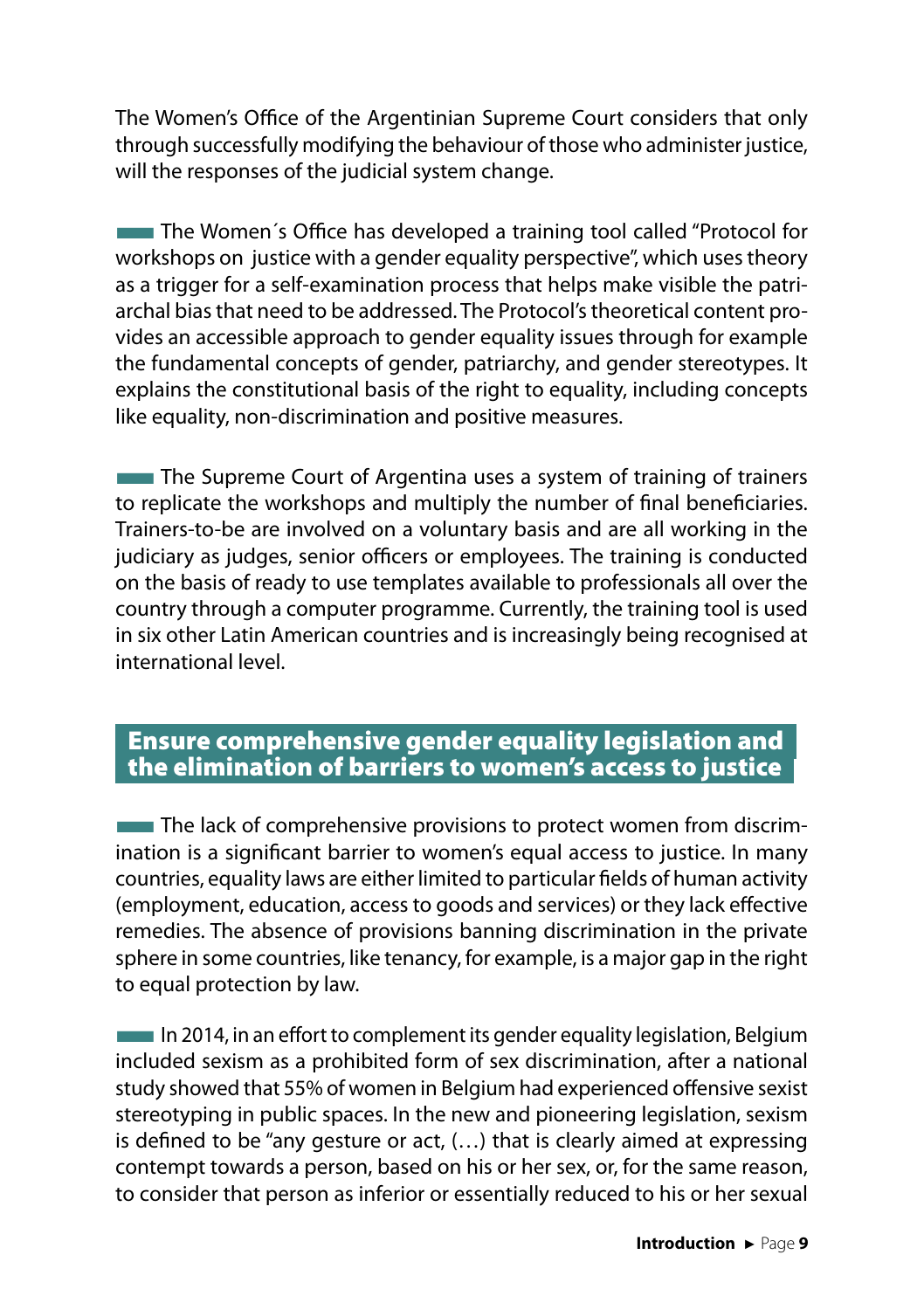dimension, resulting in a serious violation of his or her dignity"9 . The judge will be expected to evaluate whether the attack on the dignity of the person is sufficiently serious as to amount to sexism, taking into account the context and objective facts. Sexism is penalised with either a fine of up to 1,000 euros or imprisonment for up to one year. However, there has been no case-law so far.

*In a national survey, 55% of women in Belgium confirmed to have experienced sexist stereotyping in public spaces. This lead to the adoption of specific legislation on sexism.* 

Liesbet Stevens, Institute for Equality of Women and Men, Belgium

■In addition to weak substantive provisions in equality laws, procedural barriers can also affect women's access to justice. Even in cases where court fees are not applicable when a lawsuit is lodged, there are still financial risks that women face during court proceedings, such as legal representation costs and legal expenses to secure evidence and witnesses. Sometimes the State only covers legal expenses after plaintiffs have presented exhaustive evidence of their need for support. These financial risks have a higher impact on women than on men because of their globally lower level of resources.

In the same way, legal aid is allocated only when the income is considered to be insufficient. In some criminal procedures, victims have no right to appeal or the burden of proof in civil cases is sometimes difficult to meet. The length of appeal procedures and the limited amount of compensation can also have a deterrent effect on women's quest for justice.

#### Address gender stereotypes and improve the gender sensitiveness of justice systems

**EXECUTE:** Among the many factors that limit women's opportunities to protect their rights when they face legal challenges, judicial stereotyping has been highlighted as one of the significant barriers for women to access justice equally.

**EXTERNATION EXTERNATION Stereotyping excludes any individual consideration of, or investigation** into a person's actual circumstances and their needs or abilities. When a judge engages in stereotyping, he or she reaches a view about an individual based on preconceived beliefs about a particular social group, rather than based on

9. Article 2 of the Act of 22 May 2014 to combat sexism in the public space and amending the Act of 10 May 2007 to combat discrimination in order to punish the act of discrimination, Belgium, Official Gazette of 24 July 2014 (translation provided by the Belgian Institute for the Equality of Women and Men).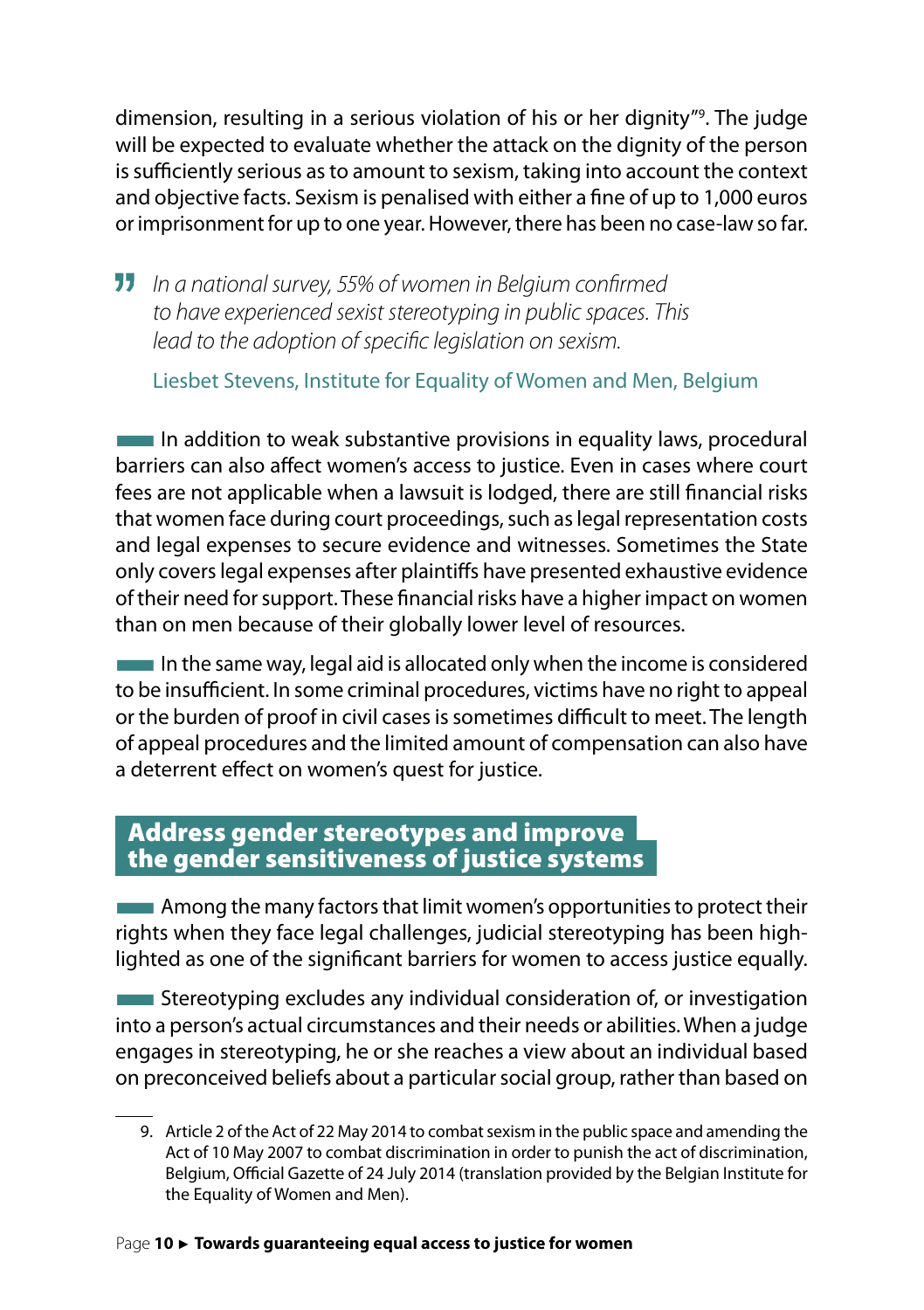relevant facts or actual enquiry related to that individual or the circumstances of their case<sup>10</sup>. In the context of women's access to justice, gender stereotyping plays an important role, in particular existing stereotypes that primarily consider men as bearers of rights, authority and knowledge.

**THE Judicial stereotyping can operate in two ways. Judges may apply, enforce** and perpetuate stereotypes in their decision-making by substituting stereotypes for law and facts in evidence. Alternatively, judges may facilitate the perpetuation of stereotypes by failing to challenge stereotyping, for example by lower courts or by parties to legal proceedings<sup>11</sup>.

■Judges' decisions can be affected by judicial stereotyping and, as a result undermine equal access to justice for women in different ways. Firstly, judicial stereotyping affects and compromises the impartiality of judges' decisions. Secondly, judicial stereotyping can influence the judges' understanding of the nature of the crime. For example, judges should apply the law to all equally, including cases of rape of women in prostitution. They should move beyond the prejudice that when women accept to perform sexual acts in exchange for money, consent does not apply and therefore those women should expect and accept any form of violence. In many court cases involving sexual intercourse of a commercial nature, the consent for sexual acts, even those of a violent nature, is taken for granted and judges fail to invoke the lack of consent, which should be the decisive criteria in rape cases.

■Judicial stereotyping can also affect judges' views about witness credibility and legal capacity. For instance, the testimonies of women victims of human trafficking are often considered not credible if their narration of events has somewhat changed over time. This fails to take into account the trauma and fear that victims of trafficking experience.

■Judges can hold offenders unaccountable for the crimes committed when they expect certain evidence to be presented due to judicial stereotyping. For example judges sometimes request evidence of the victim's physical resistance, rather than require the offender to prove that the victim consented to the sexual intercourse. It is mistakenly believed that it is easy for women to fabricate sexual or physical claims of violence, and therefore evidence of physical resistance is expected, despite the fact that according to legislation in many countries, and to the Istanbul Convention, consent is the main aspect that should prevail.

<sup>10.</sup> Eliminating judicial stereotyping: Equal access to justice for women in gender-based violence cases, by Simone Cusack, submitted to the Office of the High Commissioner for Human Rights, 2014.

<sup>11.</sup> Ibid.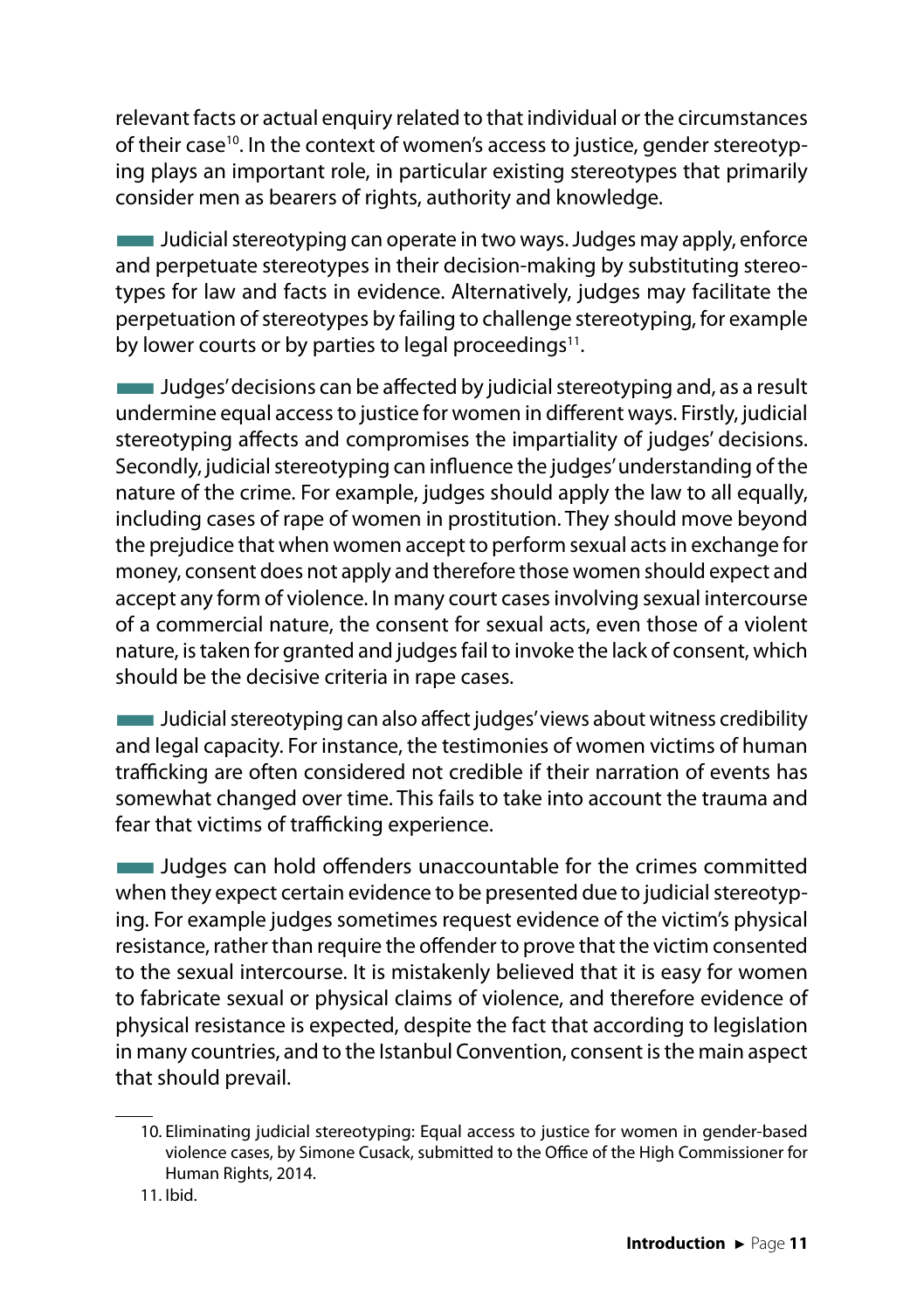■Judicial stereotyping can also impede access to legal rights and protection. For instance, in custody cases, where there is a history of domestic violence in the family, judicial decisions are too often based on the assumption that the child should maintain contact with his/her father, regardless of the father's violent behaviour. The Istanbul Convention is a useful tool in this case, as it contains legally binding provisions to ensure the safety of victims of violence, including children, in the context of custody rights<sup>12</sup>.

**EXECUTE:** Finally, judicial stereotyping linked to gender is a violation of women's human right to an effective remedy and fair trial. It can lead to miscarriages of justice, failure to secure equality before the law and equal protection from the law. It can be remedied through improving the gender sensitivity of legal professionals, revising laws to make them more gender-sensitive, highlighting the harm of judicial stereotyping though evidence-based research, advocating for legal and policy reforms that specifically address gender stereotypes, and monitoring the impact of such measures. Other solutions include analysing judicial reasoning for evidence of stereotyping, challenging judicial stereotyping though petitions and expert evidence (appealing court decisions, using CEDAW, lodging *amicus briefs*), highlighting good practice examples of judges challenging gender stereotypes and improving the judicial capacity to address gender stereotypes.

*We need to raise awareness of the broad-ranging international human rights obligations related to gender stereotypes and stereotyping, in order to secure such obligations and to effectively challenge stereotypes and get proper redress for women victims of abuse.*

Veronica Birga, Office of the UN High Commissioner on Human Rights

#### Provide specialised assistance to facilitate women's equal access to justice

**EXECTE:** A range of socio-economic and cultural barriers undermine women's access to justice: economic dependence, fear or shame, lack of self-confidence, lack of awareness and knowledge of rights, biased law enforcement (police, public prosecutors, judges).

**THE THE STARK TO STARK IS CONTROLLED TO STARK THE STARK IS CONTROLLED TO STARK THE THE STARK IS CONTROLLED TO S** advice and assistance from independent and specialised women´s support

<sup>12.</sup> Article 31 of the Istanbul Convention.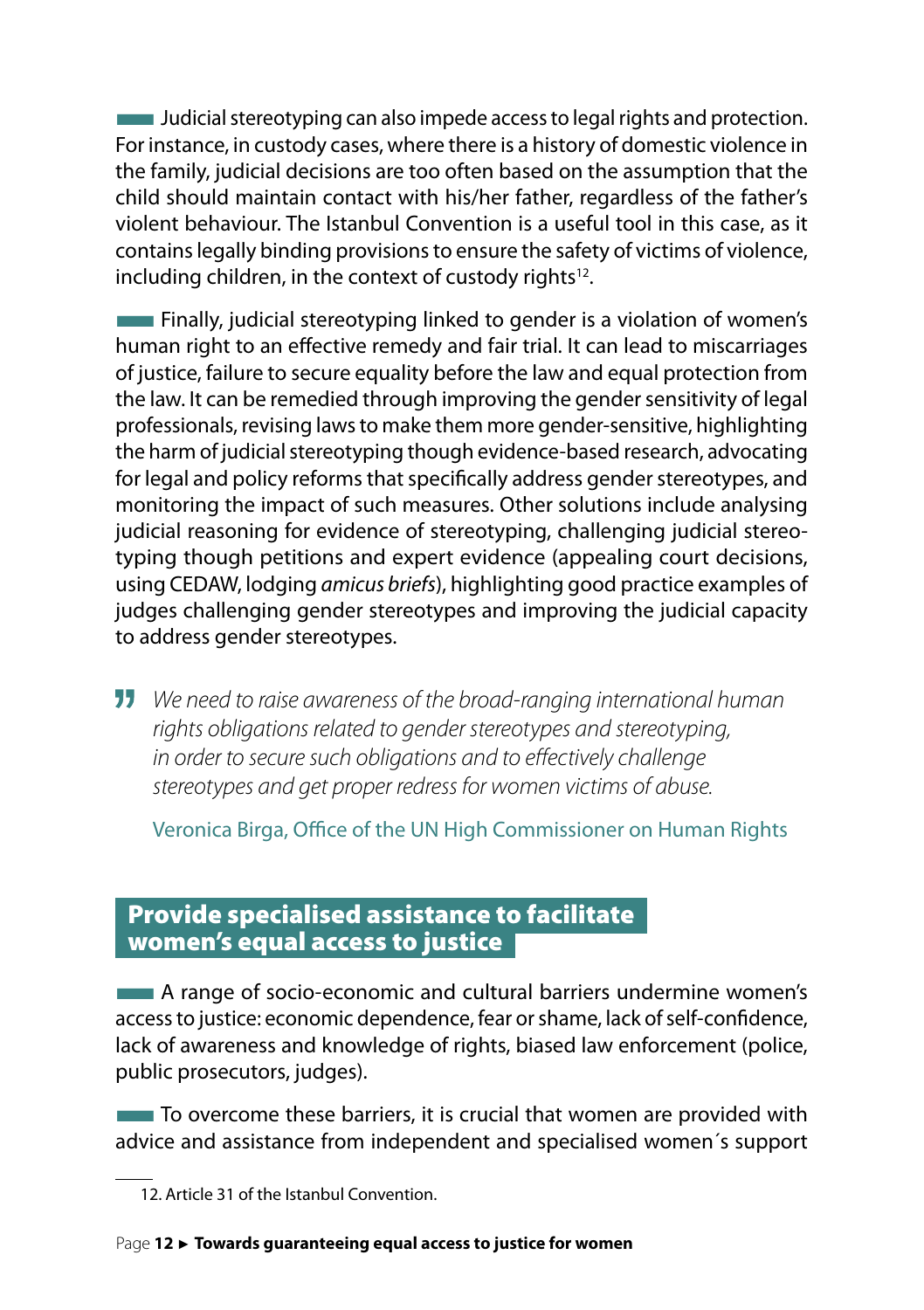services<sup>13</sup>. For example, the Austrian Federal Ministry of Education and Women's [Affairs](https://www.bmbf.gv.at/enfr/index.html) offers round the clock online advice, and the Austrian Office of the Ombudsperson for Equal Treatment advises and assists women who consider that they have been discriminated against. Furthermore, Violence Protection Centres/Intervention Centres against Domestic Violence, offer comprehensive support and assistance at police stations or at court proceedings for victims of domestic violence and stalking. In Austria, women can benefit from legal advice if they are placed in women's shelters or if they are identified as victim of gender-based violence. In addition, a special helpdesk for migrant women and a helpline against violence in various languages, tailored to women from minority ethnic and linguistic groups, have been created. An "Orient Express" helpline also aims to offer support and emergency accommodation to women and girls threatened or affected by forced marriage. Finally, the Intervention Centre for Women Victims of Trafficking offers two types of assistance in court proceedings: psychological assistance during and after police and judicial questioning, and legal assistance and representation in court by well-trained lawyers.

*Specialised support services and help are provided to migrant women and women with disabilities, tailored to their specific needs.* 

Eva Fehringer, Federal Ministry of Labour, Social Affairs and Consumer Protection, Austria

 $\blacksquare$  Equality bodies individually and collectively play a role in ensuring better access to justice in cases of gender-based discrimination and violence. Equality bodies in different European countries have recently led litigation initiatives on topic related to maternity-based discrimination, sexual harassment or access to goods and services.

**The [European Network of Equality Bodies,](http://www.equineteurope.org/) Equinet operates as a member**ship organisation for 42 national equality bodies from 32 European countries. It promotes equality in Europe through supporting and enabling the work of national equality bodies. Equinet's work includes access to justice for victims of discrimination, violence against women and gender stereotypes and sexism. Equinet seeks to engage in advancing equality in practice by facilitating contributions and giving a stronger voice to national equality bodies in the wider European debate.

<sup>13.</sup> [Examples of these are given in the Council of Europe Compilation of good practices to](http://www.coe.int/t/dghl/standardsetting/equality/03themes/access_to_justice/A2J_good%20practices_2015.pdf) [reduce existing obstacles and facilitate women's access to justice](http://www.coe.int/t/dghl/standardsetting/equality/03themes/access_to_justice/A2J_good%20practices_2015.pdf) (2015).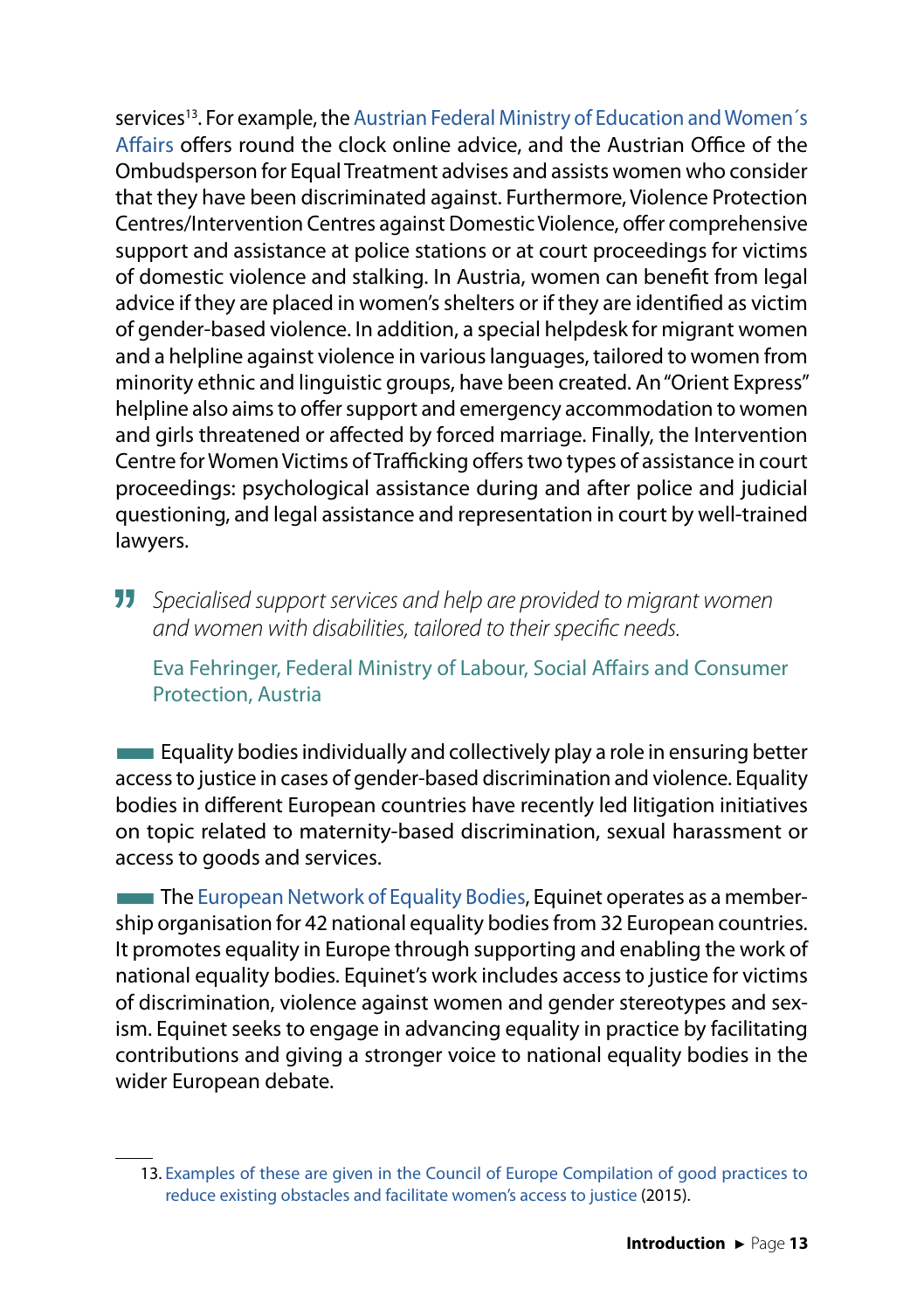**IDED** In 2014, Equinet organised gender equality training on harassment and sexual harassment, including the need to guarantee access to justice to women victims of harassment and sexual harassment. Equinet's Working Group on Equality Law monitors cases communicated by the European Court of Human Rights in order to identify those cases directly relevant for equality and non-discrimination, including for the work of equality bodies. In highly relevant cases, the Working Group submits a third-party intervention to the ECtHR on behalf of Equinet.

*Equinet supports equality bodies to be independent and effective as valuable catalysts for more equal societies*

Jessica Machacova, European Network of Equality Bodies

**The [Belgian Institute for the Equality of Women and Men](http://igvm-iefh.belgium.be/fr) for example** provides information to victims, refers them to appropriate services, provides mediation between the victim and the perpetrator of discrimination and may bring cases before domestic courts on the basis of legislation guaranteeing equality on the basis of sex. The Institute may also provide lawyers or cover lawyers' fees, which can be very important to ensure successful legal protection and access to court.

**The Cypriot [Gender Equality Committee in Employment and Vocational](http://www.eif.gov.cy/mlsi/dl/genderequality.nsf/index_en/index_en?OpenDocument)** [Training](http://www.eif.gov.cy/mlsi/dl/genderequality.nsf/index_en/index_en?OpenDocument) (EIF) is another relevant example. EIF was set up and operates on the basis of the Equal Treatment of Men and Women in Employment and Vocational Training Law, aimed at the application of the principle of equal treatment for men and women with respect to employment, access to vocational guidance, vocational education and training and the conditions of their provision, including professional development and the conditions and preconditions of dismissal.

**THE One of the most important competences of EIF is the provision of free** legal aid and independent assistance to victims of gender-based discrimination. Their legal advisors' services can include: granting legal advice to victims of gender-based discrimination in employment and vocational training; representation of victims of discrimination before administrative authorities; representation of victims in judicial procedures. By October 2015, legal aid had been granted to 90 persons (89 women and 1 man). 70% of the women beneficiaries of legal aid applied in relation to gender-based discrimination in career development.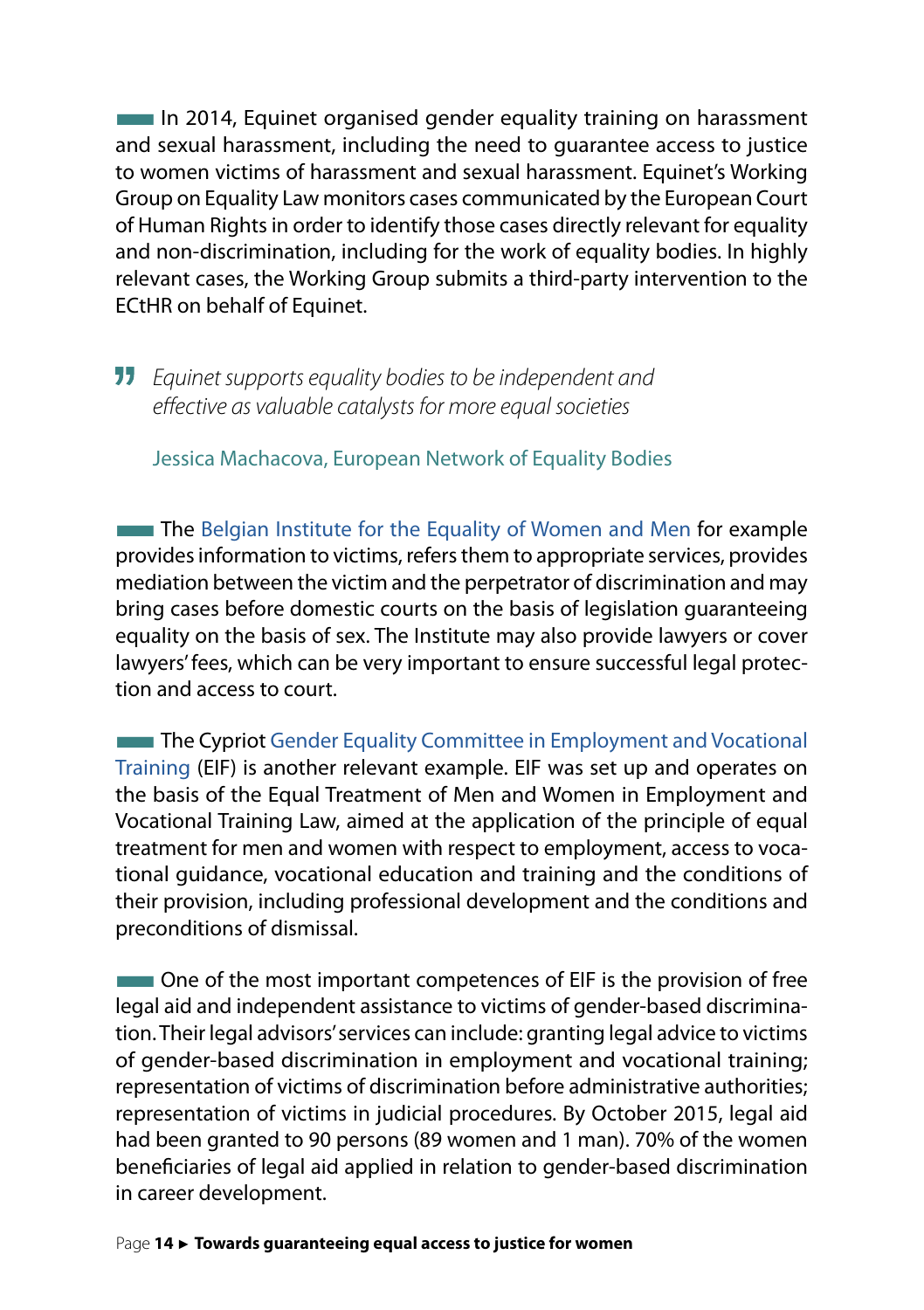*Legal aid is provided free of charge in an effort to encourage women to lodge a complaint when they experience discrimination and thus create a Cypriot case-law on gender equality in employment, which is currently very poor.*

Ioanna Pilavaki, Gender Equality Committee in Employment and Vocational Training Cyprus

**THE NEW TECHNOLOGIES CAN ALSO be used in innovative and effective ways to** provide support in cases of gender-based violence and discrimination, by combining technical advances with knowledge about the needs and gaps, in relation to the protection of victims. For instance, the Portuguese [Commission](https://www.portaldocidadao.pt/en/web/comissao-para-a-cidadania-e-igualdade-de-genero/comissao-para-a-cidadania-e-igualdade-de-genero) [for Citizenship and Gender Equality](https://www.portaldocidadao.pt/en/web/comissao-para-a-cidadania-e-igualdade-de-genero/comissao-para-a-cidadania-e-igualdade-de-genero) (CIG) – which ensures the implementation of public policies in the field of citizenship, and the promotion of equality between women and men – coordinates a Tele-assistance Programme for victims of domestic violence.

**This Programme aims to improve the protection and security of victims,** ensuring adequate and free of charge response to emergency and crisis situations 24 hours a day. Victims of domestic violence have access to the Programme whenever they are at risk of re-victimisation, when they have specific security needs or when a court, in criminal proceedings decides on their protection. In addition to a telephone service, the technological support system allows for the geographical tracking of the victim, which is fundamental in emergency/ crisis situations. If psychological support and protection are needed, they will be provided by tele-assistance, a system that is especially suited for victims of domestic violence with high re-victimisation risk or with low social support.

*Tele-assistance is for both victims in need for protection and to monitor domestic violence aggressors. Tele-assistance does not require the approval of a judge and currently we have more than 500 women with tele-assistance and 470 men and women supervised.* 

Marta Silva, Gender-based and Domestic Violence Unit, Portugal

### Address the specific challenges faced by irregular migrant women

The experience of irregular migrant women in accessing justice, in todays' context of armed conflicts and migration, is an example of the intersection between sex and other forms of discrimination and exclusion, leading to very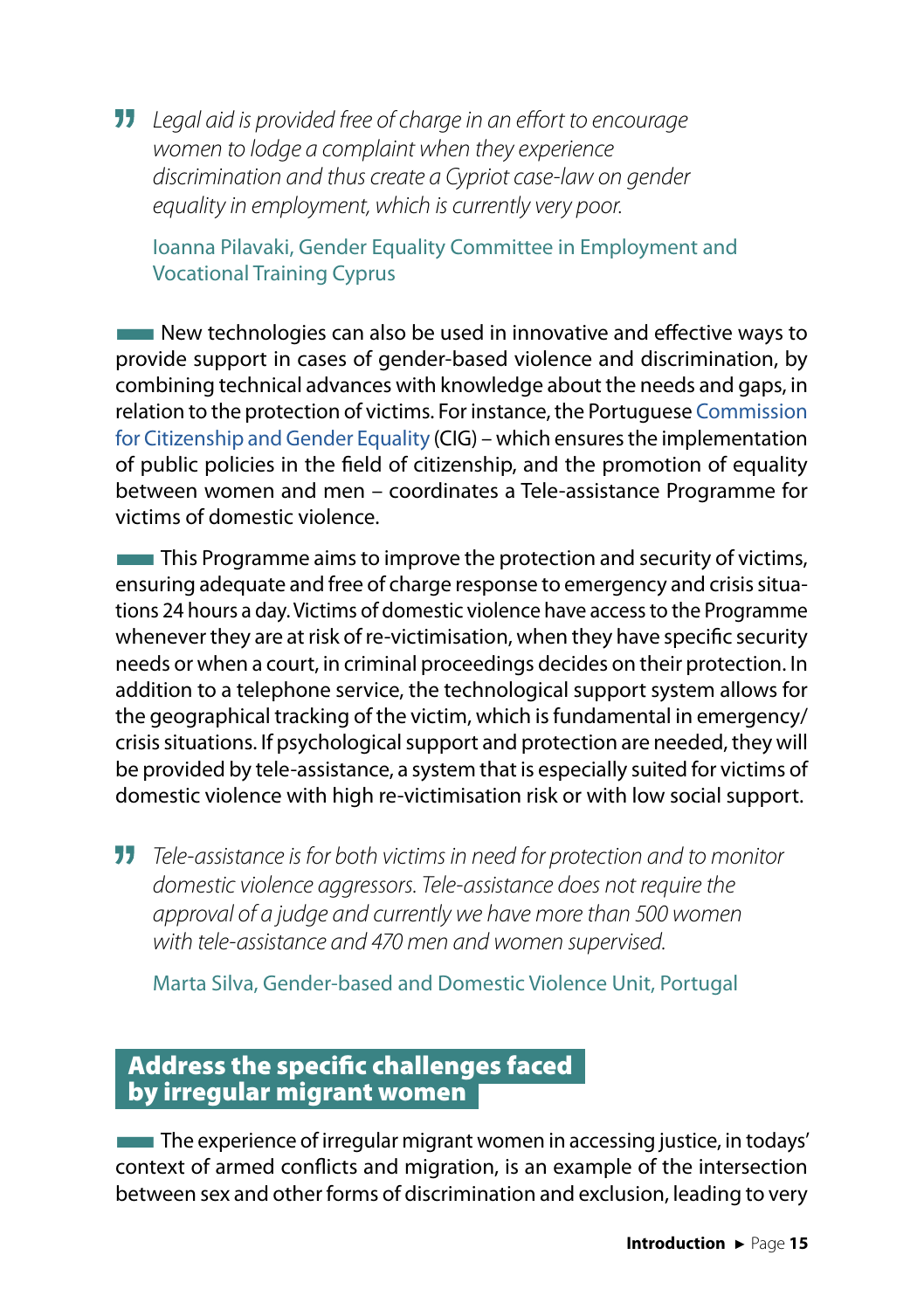limited access to justice in practice. The exact number of irregular migrants living in Europe is not known, as they are not registered. According to recent research, in 2008 there were between two and four million irregular migrants in the European Union. Depending on the host country, the proportion of women among them varies from 25% to 60% of the total number of irregular migrants<sup>14</sup>.

■It has to be stressed that being an *irregular* migrant is not an inherent attribute but rather a condition assigned by immigration laws and procedures when they fail to allocate a residence status to a migrant person. Unfortunately, in many countries the residence status has become the dominant and most important aspect of their identity. As a result, their rights and ability to access justice very often depend on this residence status.

**Being an irregular migrant has other legal consequences: no right to** work legally, no right to social housing or shelters, and difficulties in accessing health care. Irregular migrants are dependent on undeclared work, support from families, friends and charities for their survival. They live in constant fear of being detected, apprehended and deported, due to police powers to control residence permits in homes, workplaces and on public transport. Irregular migrants are often deported when detected. This means that, in practice, irregular migrant women confronted with gender-based violence or other forms of exploitation or discrimination cannot claim their rights.

**EXECUTE:** Finding accommodation can also be difficult. In some countries where the housing market is highly regularised, it is difficult for irregular migrants to have access to affordable housing. Irregular migrants therefore are often dependant on illegal or exploitative housing practices without access to any legal remedy. Access to health care depends on the structure of the relevant health care system, and on its openness to undeclared residents. Since women are the main providers of child care and caring for other dependants (elderly parents), the additional burden of accessing administrative systems related to social, health and education services often falls onto them.

 $\blacksquare$  Irregular migrant women are often dependent on their network (family, friends and employers) or on their living partner for shelter, food or other daily life necessities. Research among irregular migrant women in The Netherlands showed that at least 28% of them suffered from sexual violence, and between 10-20% had faced domestic violence<sup>15</sup>. In the case of domestic violence, they often have no escape as they are frequently financially dependent on a violent

<sup>14.</sup> Figures presented at the Bern conference by Rian Ederveen, [Stichting LOS](http://www.stichtinglos.nl/), member of the Platform for International Cooperation on Undocumented Migrants ([PICUM](http://picum.org/en/)). 15. Ibid.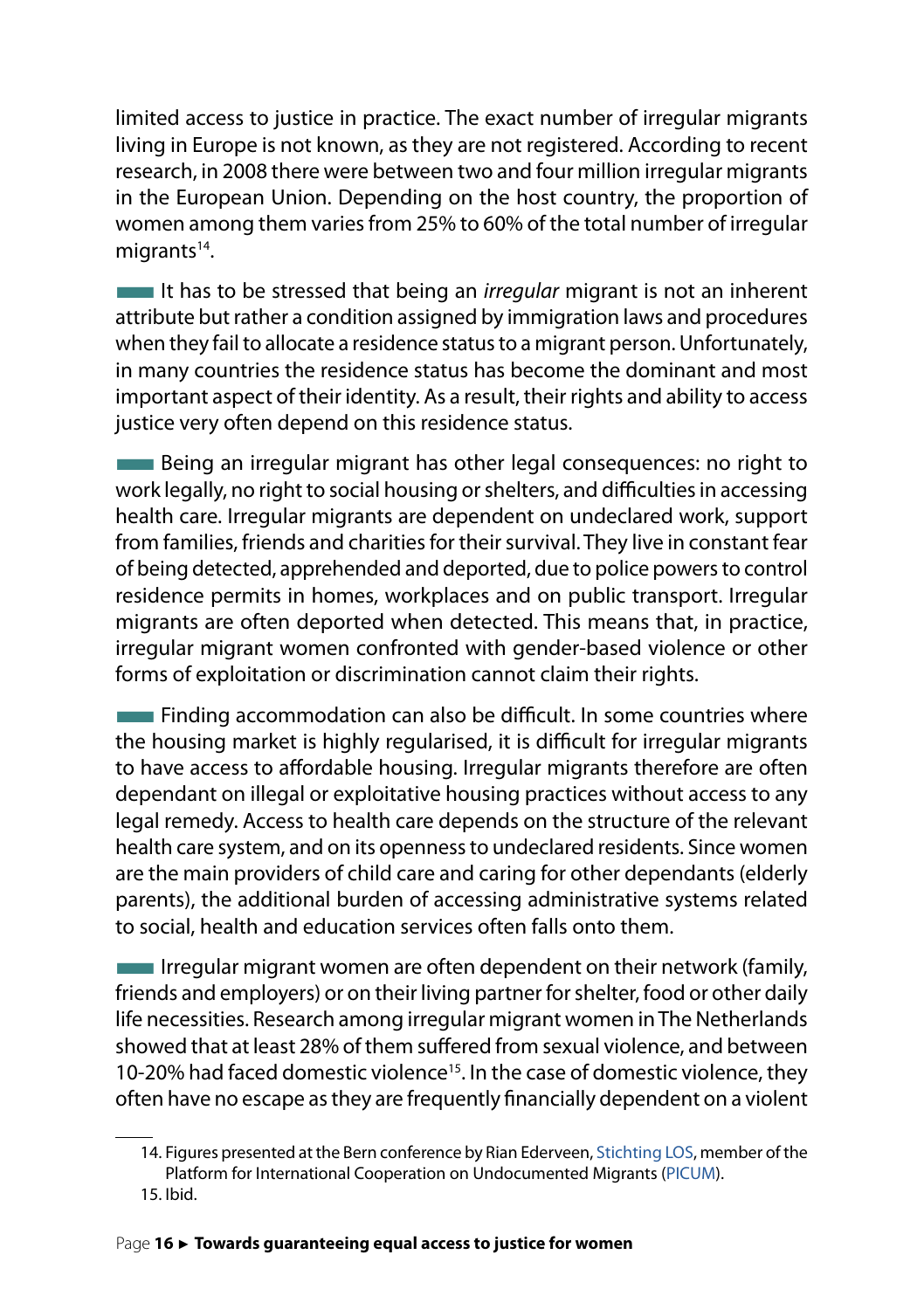partner and access to justice may depend on their residence status. They may also fear deportation when calling the authorities for protection. There are also risks of unreported and continued violence by employers when irregular migrant women are dependent on their informal employer, especially for livein carers or those who sleep in accommodation provided by the employer.

**The Istanbul Convention contains a specific chapter aimed at ensuring** access to justice for migrant women. It introduces the possibility of granting migrant women who are victims of gender-based violence an independent residence status. Furthermore, it establishes the obligation to recognise gender-based violence against women as a form of persecution, and contains the obligation to ensure that a gender-sensitive interpretation is given when establishing refugee status. In addition, it establishes the obligation of introducing gender-sensitive procedures, guidelines and support services during the asylum process. Finally, it contains provisions pertaining to the respect of the *non-refoulement* principle with regard to victims of violence against women16.

**EXECUTE:** Other groups of women face particular barriers to access justice, for example women victims of violence, women from minority ethnic groups, and lesbian/bisexual/transgender women. Trafficked women, especially women trafficked for sexual exploitation face a wide range of forms of violence and exploitation. At the same time, women victims of trafficking face serious obstacles to access justice because they are usually marginalised and face social stigma and poverty in their countries of origin. For this group, lack of protection is one of the most significant barriers for accessing justice. Victims, witnesses and their families in trafficking cases are often vulnerable to threats and retaliation for cooperating with law enforcement.

 $\blacksquare$  In order for all women to be able to escape violence, it is important that effective ways of protection are available. In this respect, the Istanbul Convention provides that implementation of its provisions "in particular measures to protect the rights of victims, shall be secured without discrimination on any ground such as (…)national or social, (…), migrant or refugee status, or other status"17. This means, among other things, that women' shelters have to be open for irregular migrant women, who should be guaranteed access to services and protection. It also means that authorities should examine with due diligence a complaint about violence notwithstanding the victim's residence status. All victims should be able to report domestic violence, or any other form of violence, they are confronted with to the police.

<sup>16.</sup> Chapter VII of the Istanbul Convention – Migration and Asylum of the Istanbul Convention.

<sup>17.</sup> Article 4§3 of the Istanbul Convention.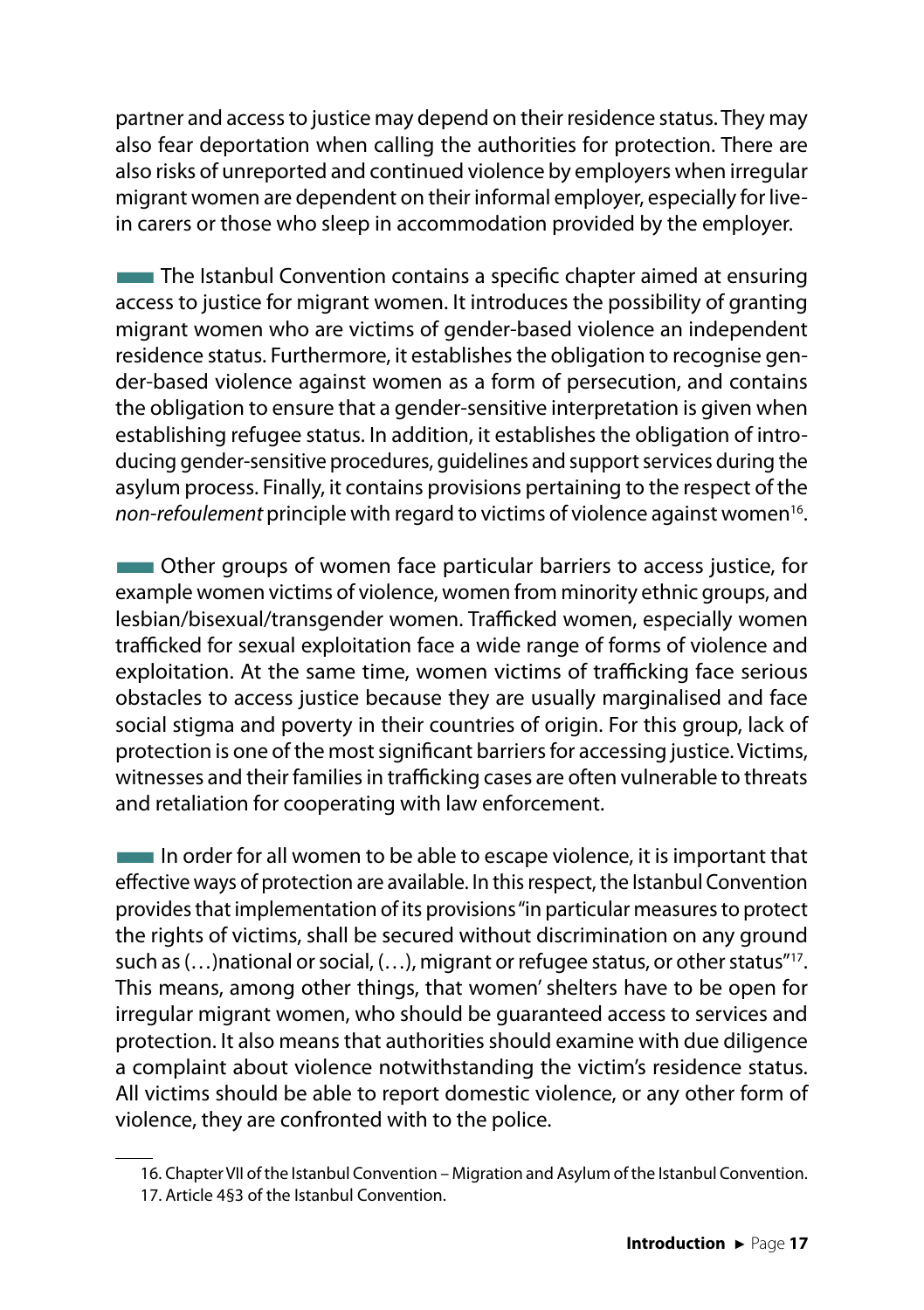#### Recognise and strengthen the role of civil society in supporting women's equal access to justice

**EXECT** Civil society, including women's organisations, has long been instrumental in supporting women's equal access to justice. Activities in this context are diverse, ranging from advocacy, support to individual claimants, strategic litigation or providing gender-sensitive training to law enforcement professionals.

**The [Women's Human Rights Training Institute](https://www.escr-net.org/node/364738) (WHRTI) is a good practice** and first-of-its-kind programme aimed at building and developing the capacity of young lawyers from Central and Eastern Europe and the Newly Independent States (CEE/NIS) to litigate in cases of violence against women, reproductive rights and employment discrimination. The programme is implemented by the Bulgarian Gender Research Foundation, in partnership with the Centre for Reproductive Rights and the Network of East-West Women. The Institute provides advanced and in-depth training on women's human rights protection in three thematic fields: violence against women, sexual and reproductive health and rights, and employment discrimination. The training proposes an additional focus on intersectional issues and gender stereotypes, practical skills and the development of strategic litigation, through the use of international instruments such as the European Convention on Human Rights and the Optional Protocol to CEDAW. The programme also provides participants with practical skills to use EU standards and the case law of the Court of Justice of the European Union.

*The Institute provides advanced and in-depth knowledge on women's human rights protection with an additional focus on intersectional discrimination and gender stereotypes*

Genoveva Tisheva, Women's Human Rights Training Institute, Bulgaria

■[Women's Link Worldwide](http://www.womenslinkworldwide.org/?idi=_en) illustrates other types of activities carried out by civil society in supporting women's access to justice. The organisation uses law and strategic litigation, in order to create social changes to promote the rights of women and girls, particularly those who face multiple forms of discrimination. Women's Link aims to develop jurisprudence, using a gender equality perspective and an intersectional analysis. At the same time, the organisation works to secure the conditions and capacity necessary to ensure the protection and guarantees for women' and girls' rights. Part of this organisation's work is also to support women's access to justice through training sessions for judges and lawyers, and awareness raising on the importance of eliminating the obstacles to women's access to justice. The organisation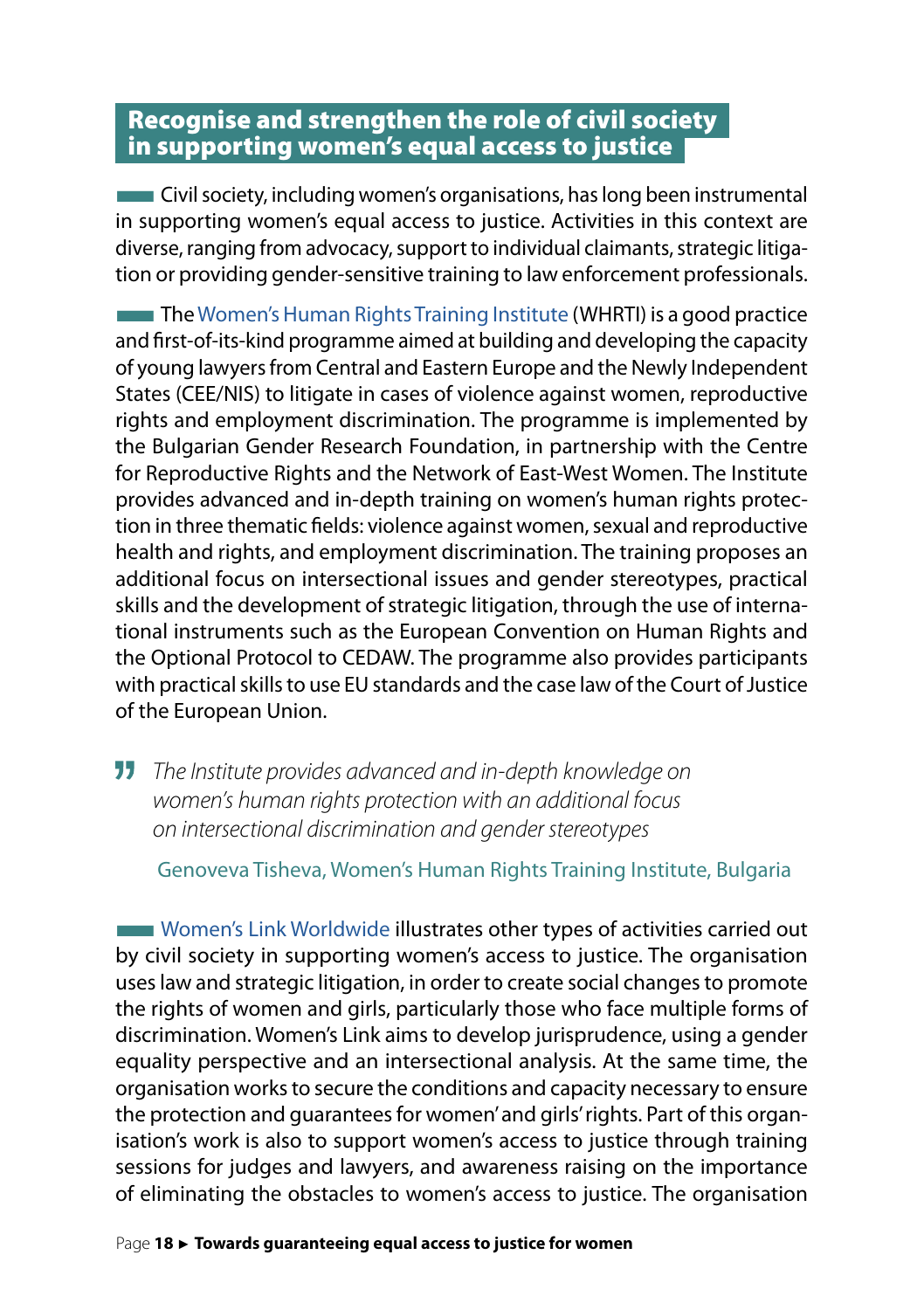also provides a free online information system: Women's Link Gender Justice Observatory, which contains analytical summaries and the full text of judicial decisions with a significant impact on gender issues.

**The organisation believes in creating sustainable social changes through** and beyond the courts. In order to assess whether social change can be achieved, Women's Link Worldwide has identified four preconditions: an existing rights' framework; a committed judiciary; legal advocates with the capacity to engage in strategic litigation, and a network to support and influence the opportunities presented by litigation.

**EXALGE AS an example of strategic litigation, Women's Link represented Ms Ángela** González Carreño and took her case to the CEDAW Committee after she spent over twelve years fighting to ensure that the violations of her human rights and those of her deceased daughter, murdered by her father and abusive ex-partner, would not be repeated. In its 2014 decision<sup>18</sup>, the CEDAW Committee decided that the State had violated provisions of the CEDAW in relation to domestic violence, child visitation rights and child support. Other recommendations of the Committee included: ensuring that domestic violence is taken into account in custody and visitation matters, and that the best interests of the child prevail in related decisions; ensuring that the authorities exercise due diligence and respond appropriately to domestic violence; and providing mandatory training for judges and administrative personnel on the legal framework concerning domestic violence and gender stereotyping. The Committee considered that laws to combat gender-based violence are necessary, but that it is also important to effectively implement them without the prejudices and the gender stereotypes that normalise, minimize, and perpetuate gender-based violence and which impede women's access to justice.

*In Europe we already have an existing women's human rights framework, but in our everyday experience we see cases in which women can't access justice because they face multiple obstacles such as prejudices and gender stereotypes.*

Tania Sordo, Women's Link Worldwide, Spain

<sup>18.</sup> Angela González Carreño v. Spain . Communication No. 47/20 12, UN Doc. CEDAW/ C/58/D/47/2012 (2014).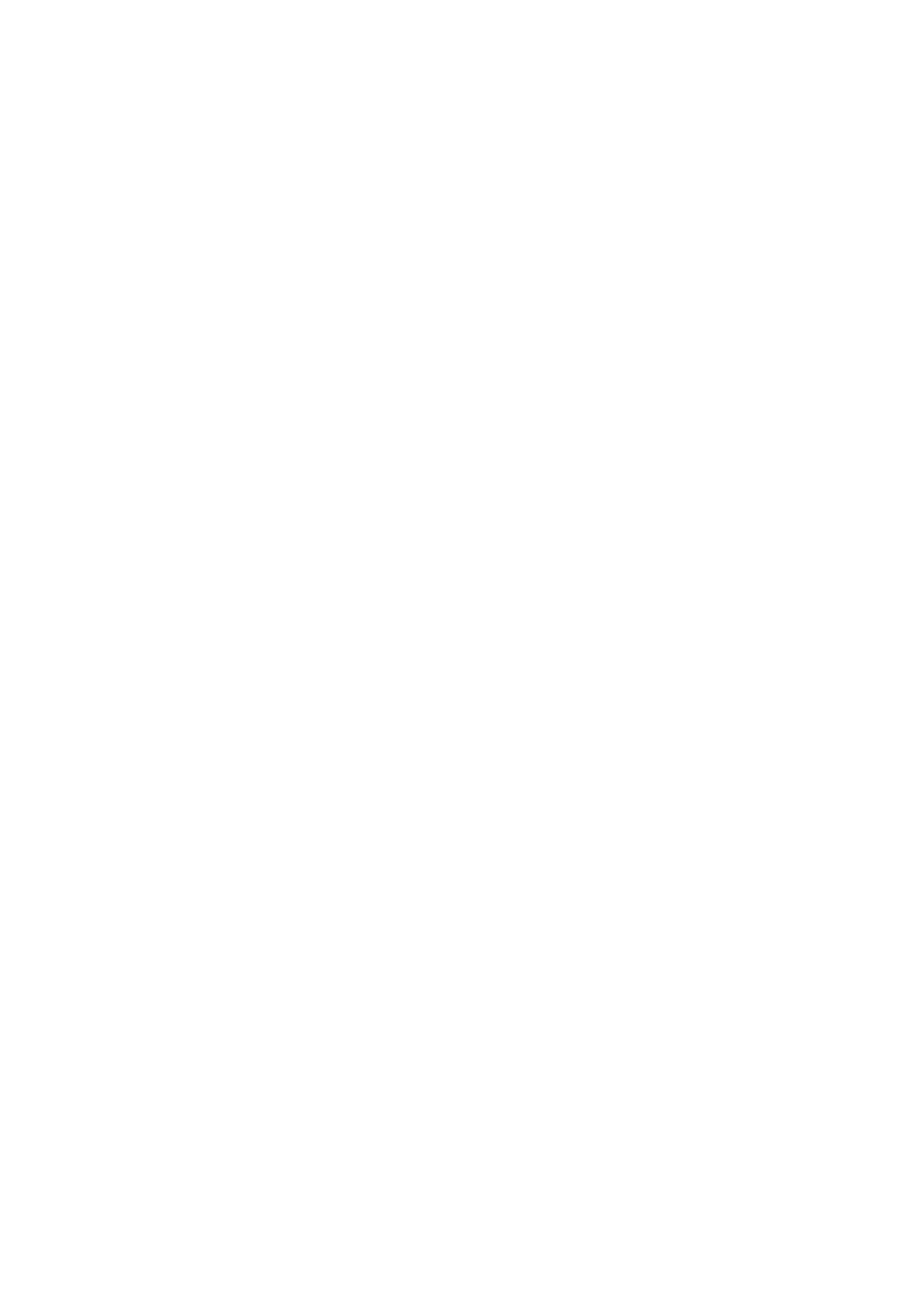# **Recommendations**



ased on the relevant legal and policy frameworks, as well as the discussions, good practices and experiences presented, the Bern conference made the following recommendations: sions, good practices and experiences presented, the Bern conference made the following recommendations:

#### To member states:

- 1. Adopt comprehensive gender equality laws to:
	- *a.* reflect existing international and regional standards as regards equal access to justice for women;
	- *b.* provide compensatory and punitive damages to secure a deterrent effect on offenders;
	- *c.* address multiple discrimination and the fact that some groups of women are in particularly difficult situations when seeking justice.

2. Adopt clear standards and comprehensive equal treatment legislation in order to ensure the effectiveness and independence of equality bodies.

3. Ensure the full implementation of existing national legislation as well as international and regional human rights treaties and standards to make equal access to justice for women a reality.

4. Develop protection systems and measures to tackle sexism, including through targeted/specific legislation, which would also help fight prejudicial attitudes and negative gender stereotypes.

5. Ensure access to affordable legal representation and adequate legal aid in both criminal and civil law cases (whether the woman is a complainant or a defendant).

6. Adopt legal, policy and institutional reforms to address judicial stereotyping through research, monitoring, education, capacity building and the promotion of good practices.

7. Allocate resources to institutional mechanisms for the advancement of women, civil society organisations working in this area, support services and training related to women's rights and gender equality.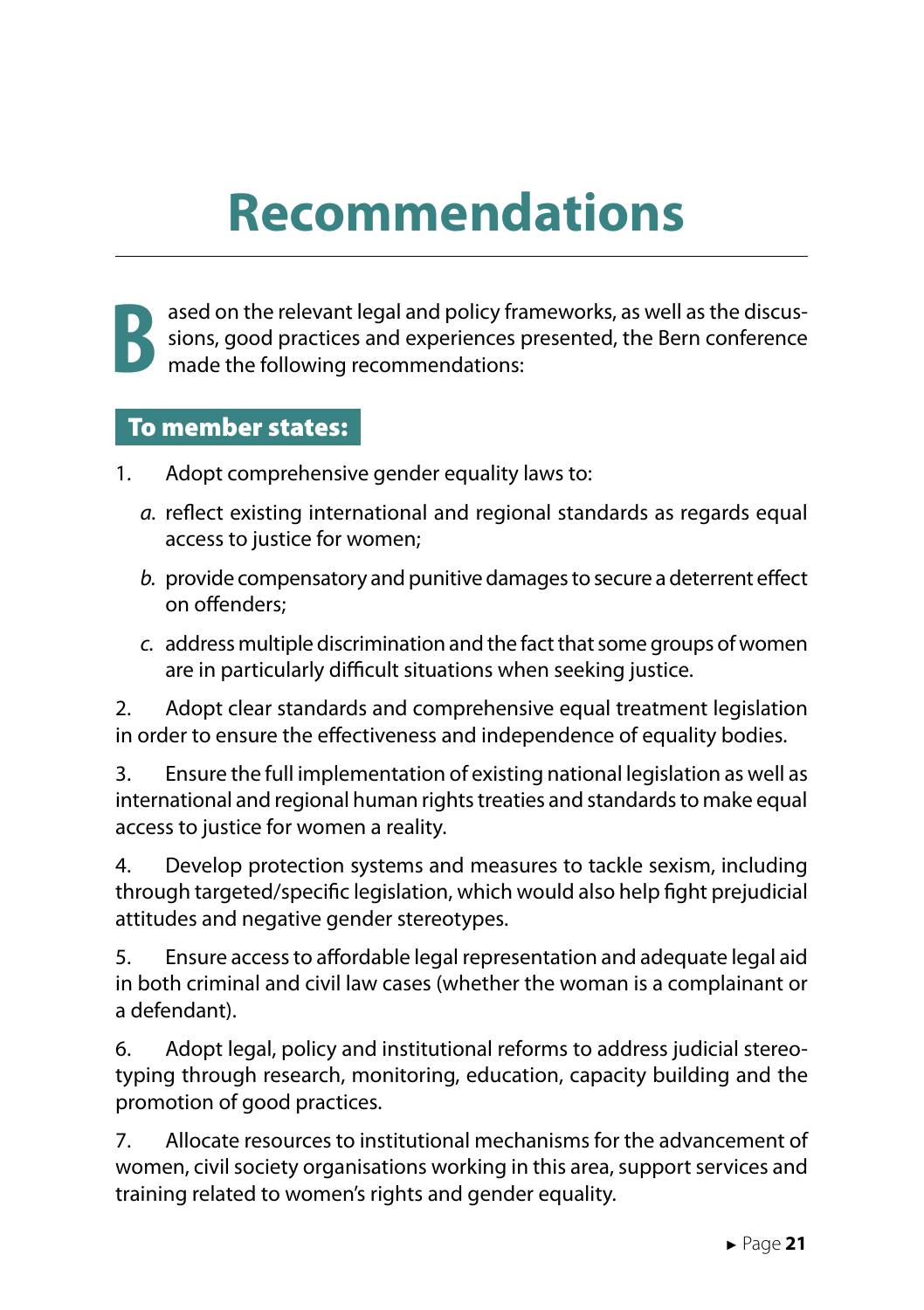8. Ensure gender-sensitive data collection and knowledge building on the different aspects of women's access to justice (judicial stereotyping, practical and legal barriers, etc.).

9. Ensure the effectiveness and independence of national equality bodies so that they can reach out and provide remedies to victims of discrimination (dissuasive, effective, and timely).

### To national equality bodies:

10. Prioritise, research, address and remedy gender-based and multiple discrimination as well as gender-based violence.

11. Develop and deliver training on gender-based violence, gender equality issues, and women human's rights (tailored to the needs of justice professionals and members of law enforcement bodies).

### To civil society and lawyers' associations:

12. Use collective actions as a possible way to bring forward important issues in relation to gender equality and gender-based violence and build a case law (*action popularis*, public litigation, *amicus curiae*, etc.).

### To justice and law enforcement authorities:

13. Use innovative techniques, as appropriate to secure the adequate protection of victims of violence as provided by the Istanbul Convention.

14. Develop tools such as gender-sensitive training or databases of court decisions to raise awareness and ensure a better understanding among legal professionals of issues related to women's access to justice, including judicial stereotypes and protection against gender-based violence and discrimination.

15. Engage with equality bodies and civil society to organise awareness raising and capacity building events aimed to increase understanding of gender equality and women rights' issues.